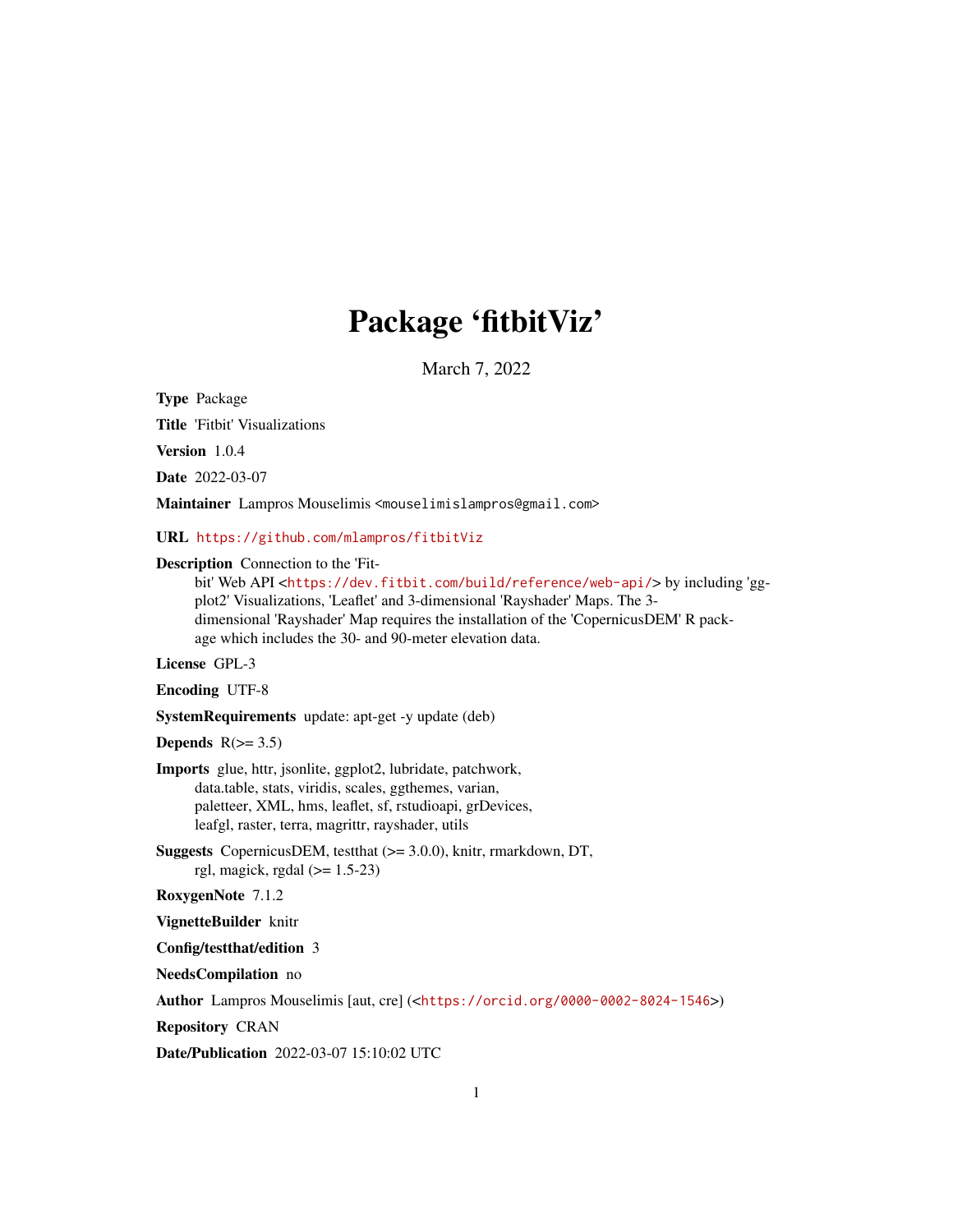## <span id="page-1-0"></span>R topics documented:

| Index |                                                                                                             |  |
|-------|-------------------------------------------------------------------------------------------------------------|--|
|       |                                                                                                             |  |
|       |                                                                                                             |  |
|       |                                                                                                             |  |
|       |                                                                                                             |  |
|       |                                                                                                             |  |
|       |                                                                                                             |  |
|       |                                                                                                             |  |
|       |                                                                                                             |  |
|       |                                                                                                             |  |
|       | extract LOG ID $\ldots \ldots \ldots \ldots \ldots \ldots \ldots \ldots \ldots \ldots \ldots \ldots \ldots$ |  |
|       |                                                                                                             |  |
|       |                                                                                                             |  |

crop\_DEM *Function to crop the AOI from the downloaded DEM .tif file*

#### Description

Function to crop the AOI from the downloaded DEM .tif file

#### Usage

```
crop_DEM(tif_or_vrt_dem_file, sf_buffer_obj, verbose = FALSE)
```
#### Arguments

| tif_or_vrt_dem_file |                                                                                                                                |
|---------------------|--------------------------------------------------------------------------------------------------------------------------------|
|                     | a valid path to the elevation tif or vrt file                                                                                  |
| sf_buffer_obi       | a simple features ('sf') object that will be used to crop the input elevation raster<br>file ('tif_or_vrt_dem_file' parameter) |
| verbose             | a boolean. If TRUE then information will be printed out in the console                                                         |

#### Value

an object of class SpatRaster

### Examples

## Not run:

require(fitbitViz)

#............................ # first extract the log-id(s)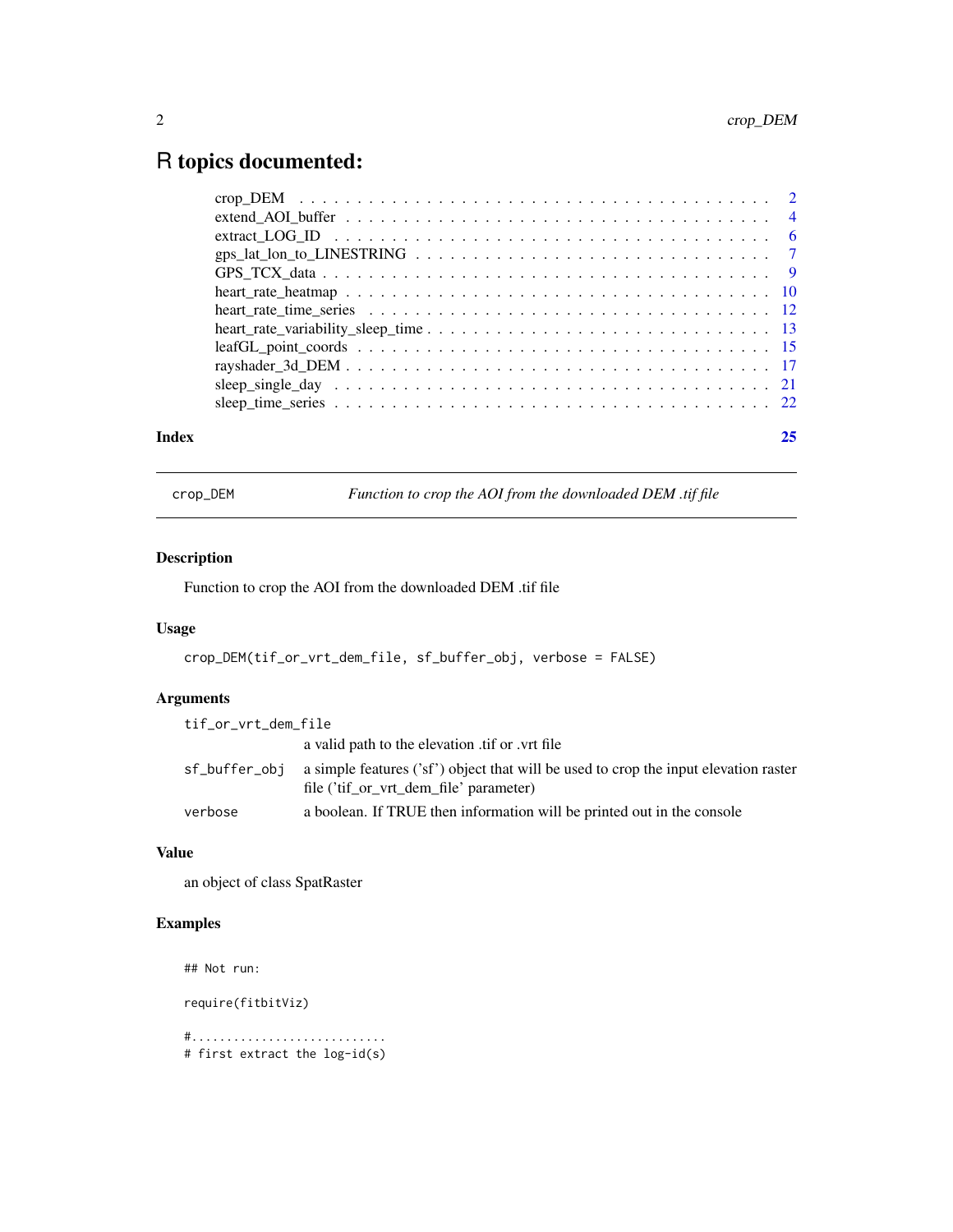```
#............................
USER_ID = '99xxxx'
token = 'my_long_web_api_token'
log_id = extract_LOG_ID(user_id = USER_ID,
                        token = token,
                        after_Date = '2021-03-13',
                        limit = 10,
                        sort = 'asc',
                        verbose = TRUE)
str(log_id)
#...................................
# then return the gps-ctx data.table
#...................................
res\_tcx = GPS\_TCX\_data(log\_id = log_id,user_id = USER_ID,
                       token = token,
                       time_zone = 'Europe/Athens',
                       verbose = TRUE)
str(res_tcx)
#....................................................
# then compute the sf-object buffer and raster-extend
#....................................................
sf_rst_ext = extend_AOI_buffer(dat_gps_tcx = res_tcx,
                               buffer_in_meters = 1000,
                               CRS = 4326,verbose = TRUE)
sf_rst_ext
#...............................................................
# Download the Copernicus DEM 30m elevation data because it has
# a better resolution, it takes a bit longer to download because
# the .tif file size is bigger
#...............................................................
dem\_dir = tempdir()# dem_dir
dem30 = CopernicusDEM::aoi_geom_save_tif_matches(sf_or_file = sf_rst_ext$sfc_obj,
                                                 dir_save_tifs = dem_dir,
                                                 resolution = 30,
                                                 crs_value = 4326,threads = parallel::detectCores(),
                                                 verbose = TRUE)
TIF = list.files(dem_dir, pattern = '.tif', full.names = T)
# TIF
```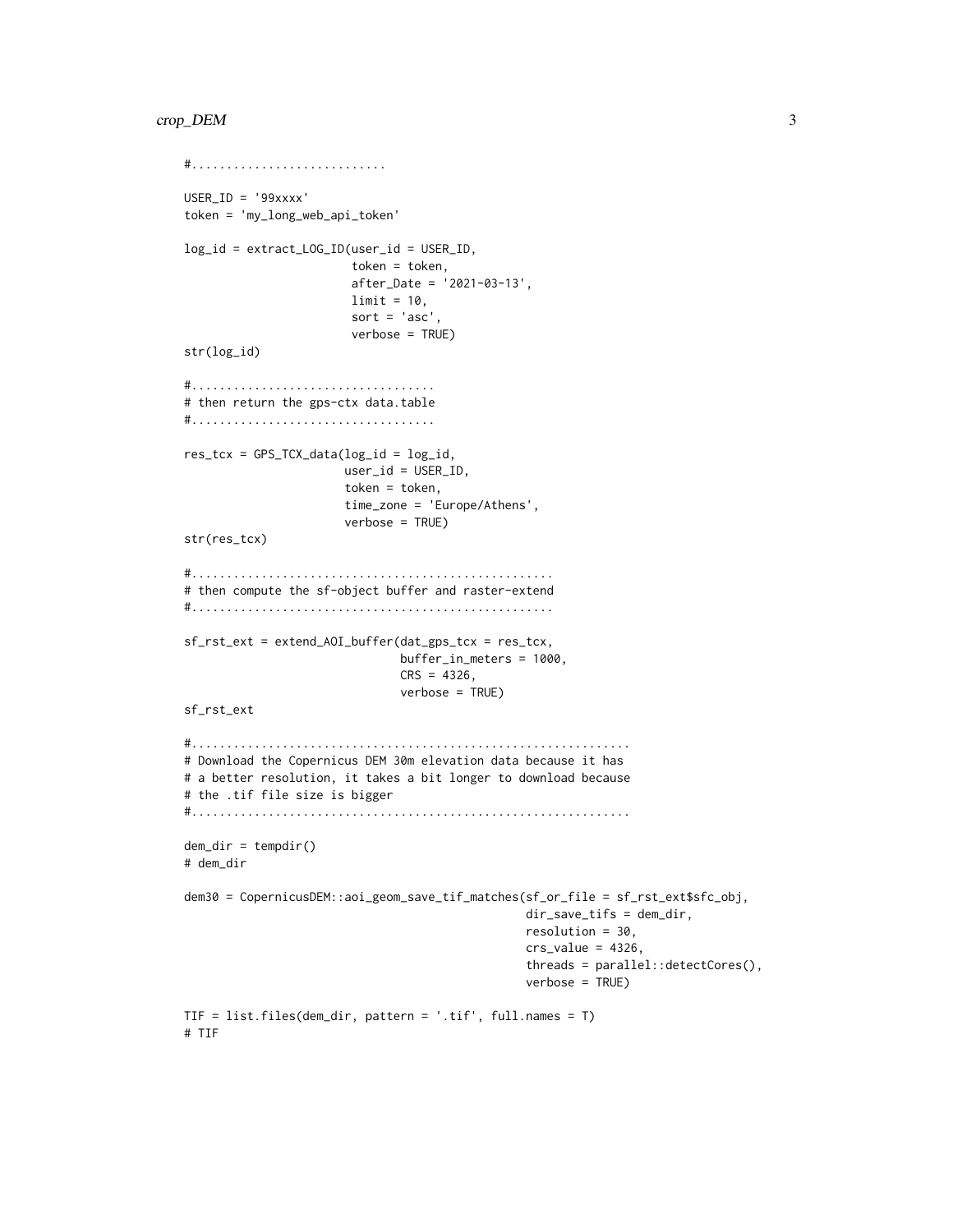```
if (length(TIF) > 1) {
 #....................................................
 # create a .VRT file if I have more than 1 .tif files
 #....................................................
 file_out = file.path(dem_dir, 'VRT_mosaic_FILE.vrt')
 vrt_dem30 = create_VRT_from_dir(dir_tifs = dem_dir,
                                  output_path_VRT = file_out,
                                  verbose = TRUE)
}
if (length(TIF) == 1) {
 #..................................................
 # if I have a single .tif file keep the first index
 #..................................................
 file_out = TIF[1]
}
raysh_rst = crop_DEM(tif_or_vrt_dem_file = file_out,
                     sf_buffer_obj = sf_rst_ext$sfc_obj,
                     verbose = TRUE)
terra::plot(raysh_rst)
## End(Not run)
```
extend\_AOI\_buffer *Extract the sf-object and raster extent based on a buffer (in meters)*

#### Description

Extract the sf-object and raster extent based on a buffer (in meters)

#### Usage

```
extend_AOI_buffer(
  dat_gps_tcx,
  buffer_in_meters = 1000,
 CRS = 4326,
  verbose = FALSE
)
```
<span id="page-3-0"></span>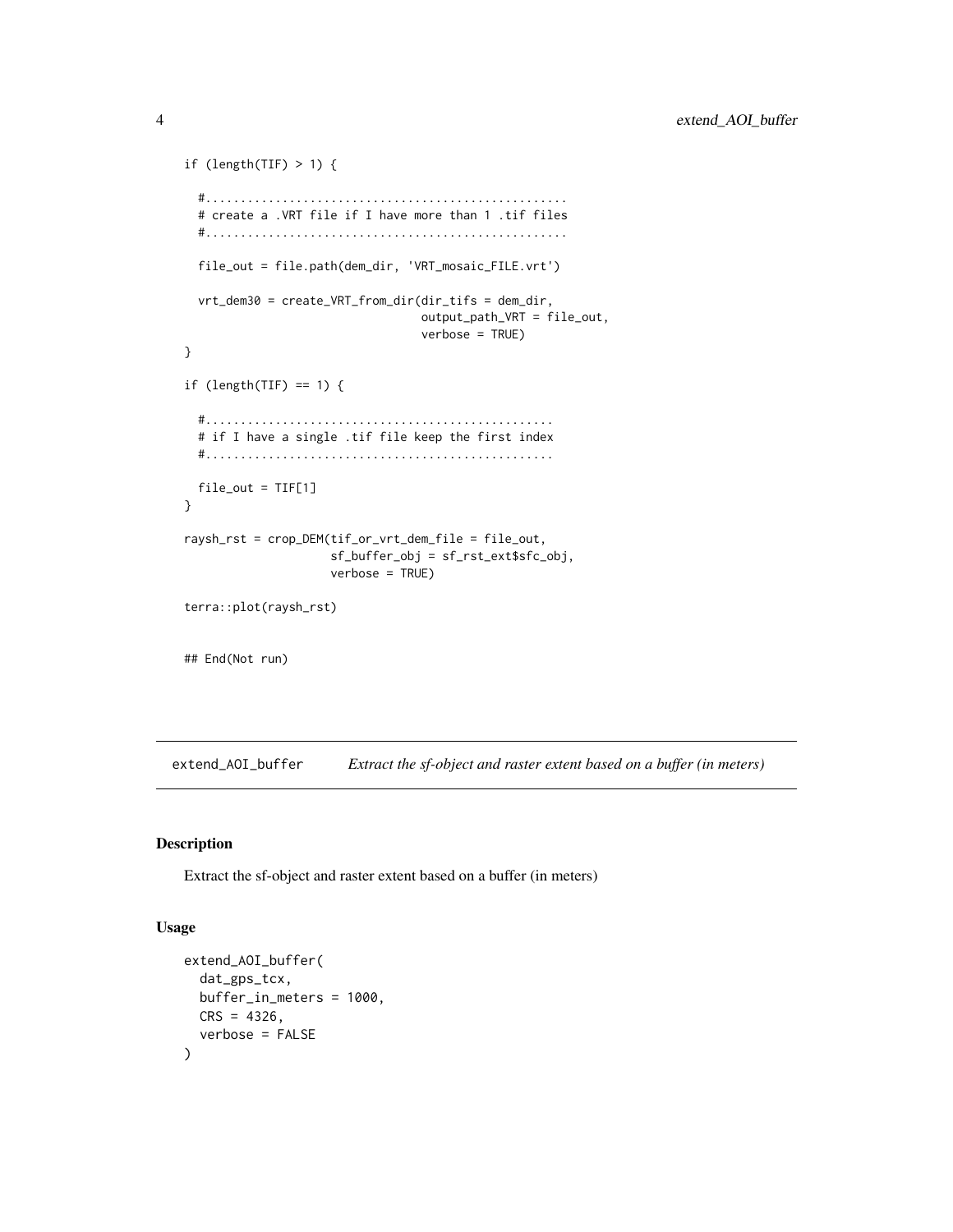#### Arguments

| $dat\_gps\_tcx$  | this parameter corresponds to the output data.table of the 'GPS_TCX_data()'<br>function                                                                                                           |
|------------------|---------------------------------------------------------------------------------------------------------------------------------------------------------------------------------------------------|
| buffer_in_meters |                                                                                                                                                                                                   |
|                  | an integer value specifying the buffer in meters. The bounding box of the input<br>coordinates (longitudes, latitudes) will be extended by that many meters. The<br>default value is 1000 meters. |
| <b>CRS</b>       | an integer specifying the Coordinates Reference System. The recommended<br>value for this data is 4326 (which is also the default value)                                                          |
| verbose          | a boolean. If TRUE then information will be printed out in the console                                                                                                                            |

#### Details

To create the buffer in meters using the 'sf' package I had to transform to another projection - by default I've used 7801 - as suggested in the following stackoverflow thread, https://stackoverflow.com/a/54754935/8302386

#### Value

an object of class list

#### Examples

## Not run:

require(fitbitViz)

```
#............................
# first extract the log-id(s)
#............................
USER_ID = '99xxxx'
```
token = 'my\_long\_web\_api\_token'

```
log_id = extract_LOG_ID(user_id = USER_ID,
                        token = token,
                        after_Date = '2021-03-13',
                        limit = 10,
                        sort = 'asc',
                        verbose = TRUE)
str(log_id)
#...................................
```

```
# then return the gps-ctx data.table
#...................................
```

```
res\_tcx = GPS\_TCX\_data(log\_id = log\_id,user_id = USER_ID,
                       token = token,
                       time_zone = 'Europe/Athens',
```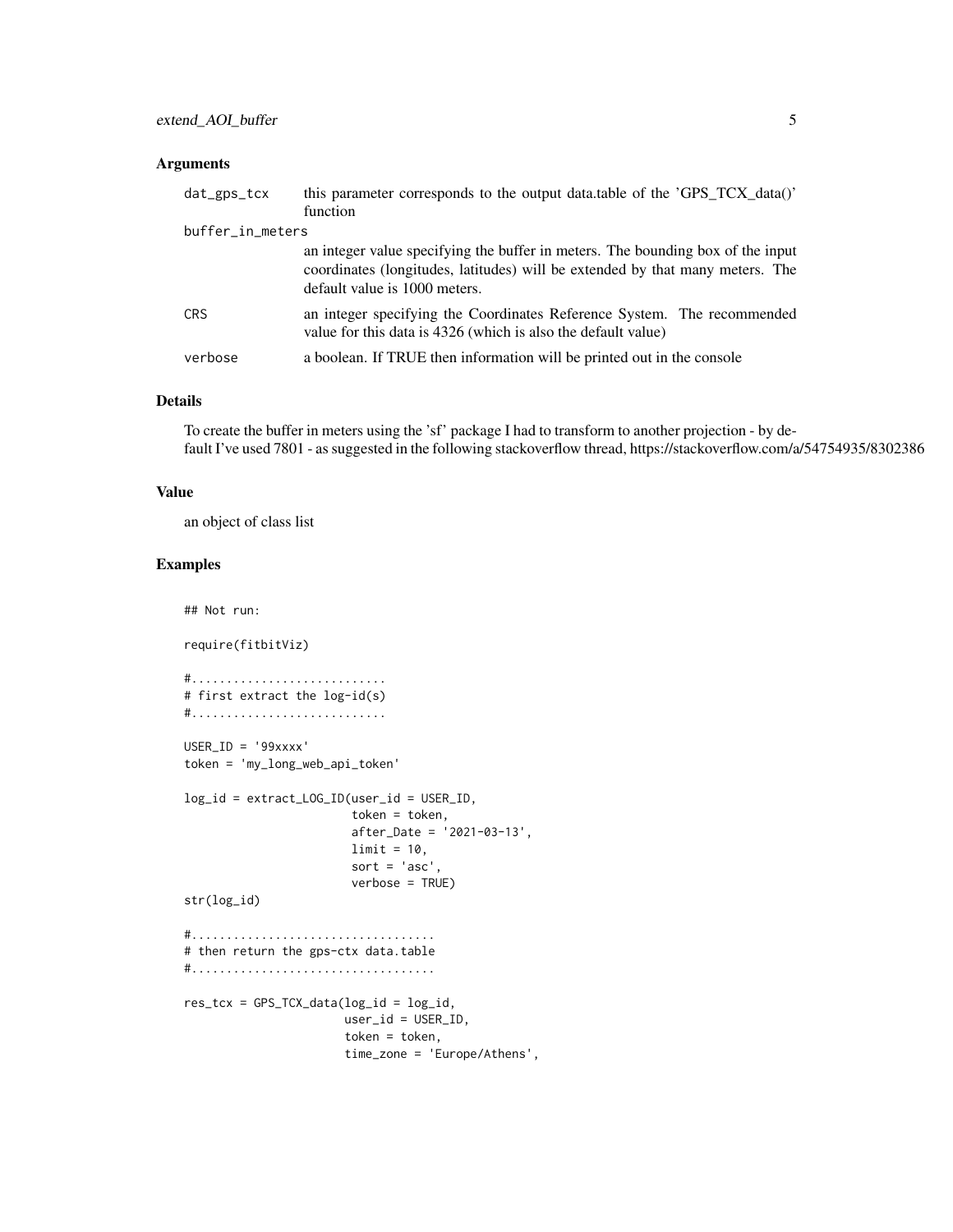```
verbose = TRUE)
str(res_tcx)
#....................................................
# then compute the sf-object buffer and raster-extend
#....................................................
sf_rst_ext = extend_AOI_buffer(dat_gps_tcx = res_tcx,
                               buffer_in_meters = 1000,
                               CRS = 4326,verbose = TRUE)
sf_rst_ext
## End(Not run)
```
extract\_LOG\_ID *Extract the log-id (it's possible that I receive more than one id)*

#### Description

Extract the log-id (it's possible that I receive more than one id)

#### Usage

```
extract_LOG_ID(
 user_id,
  token,
 after_Date = "2021-03-13",
 limit = 10,sort = "asc",verbose = FALSE
\lambda
```

| user id    | a character string specifying the encoded ID of the user. For instance '99xxxx'<br>of the following URL 'https://www.fitbit.com/user/99xxxx' of the user's ac-<br>count corresponds to the 'user_id' |
|------------|------------------------------------------------------------------------------------------------------------------------------------------------------------------------------------------------------|
| token      | a character string specifying the secret token that a user receives when registers<br>a new application in https://dev.fitbit.com/apps                                                               |
| after_Date | a character string specifying the Date after which the log-ids will be returned.<br>For instance, the date '2021-12-31' where the input order is 'year-month-day'                                    |
| limit      | an integer specifying the total of log-id's to return. The default value is 10                                                                                                                       |
| sort       | a character string specifying the order ('asc', 'desc') based on which the output<br>log-id's should be sorted                                                                                       |
| verbose    | a boolean. If TRUE then information will be printed out in the console                                                                                                                               |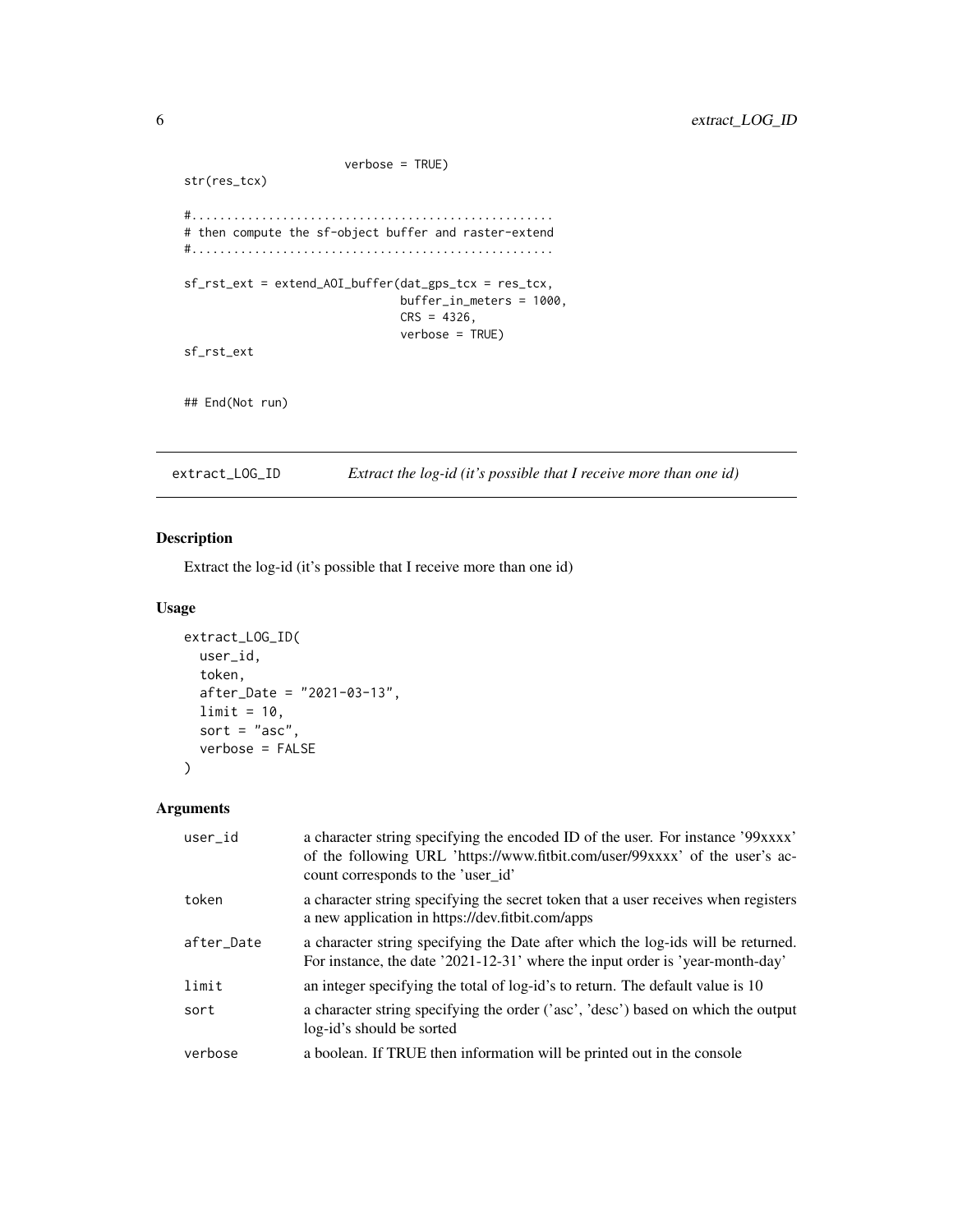<span id="page-6-0"></span>an integer specifying the log ID

#### Examples

```
## Not run:
require(fitbitViz)
USER_ID = '99xxxx'
token = 'my_long_web_api_token'
log_id = extract_LOG_ID(user_id = USER_ID,
                        token = token,
                        after_Date = '2021-03-13',
                        limit = 10,sort = 'asc',
                        verbose = TRUE)
log_id
```
## End(Not run)

```
gps_lat_lon_to_LINESTRING
```

```
Convert the GPS, TCX data to a LINESTRING
```
#### Description

Convert the GPS, TCX data to a LINESTRING

#### Usage

```
gps_lat_lon_to_LINESTRING(
  dat_gps_tcx,
  CRS = 4326,
  verbose = FALSE,
  time_split_asc_desc = NULL
\mathcal{L}
```

| dat_gps_tcx | this parameter corresponds to the output data.table of the 'GPS_TCX_data()'<br>function                                                  |
|-------------|------------------------------------------------------------------------------------------------------------------------------------------|
| CRS         | an integer specifying the Coordinates Reference System. The recommended<br>value for this data is 4326 (which is also the default value) |
| verbose     | a boolean. If TRUE then information will be printed out in the console                                                                   |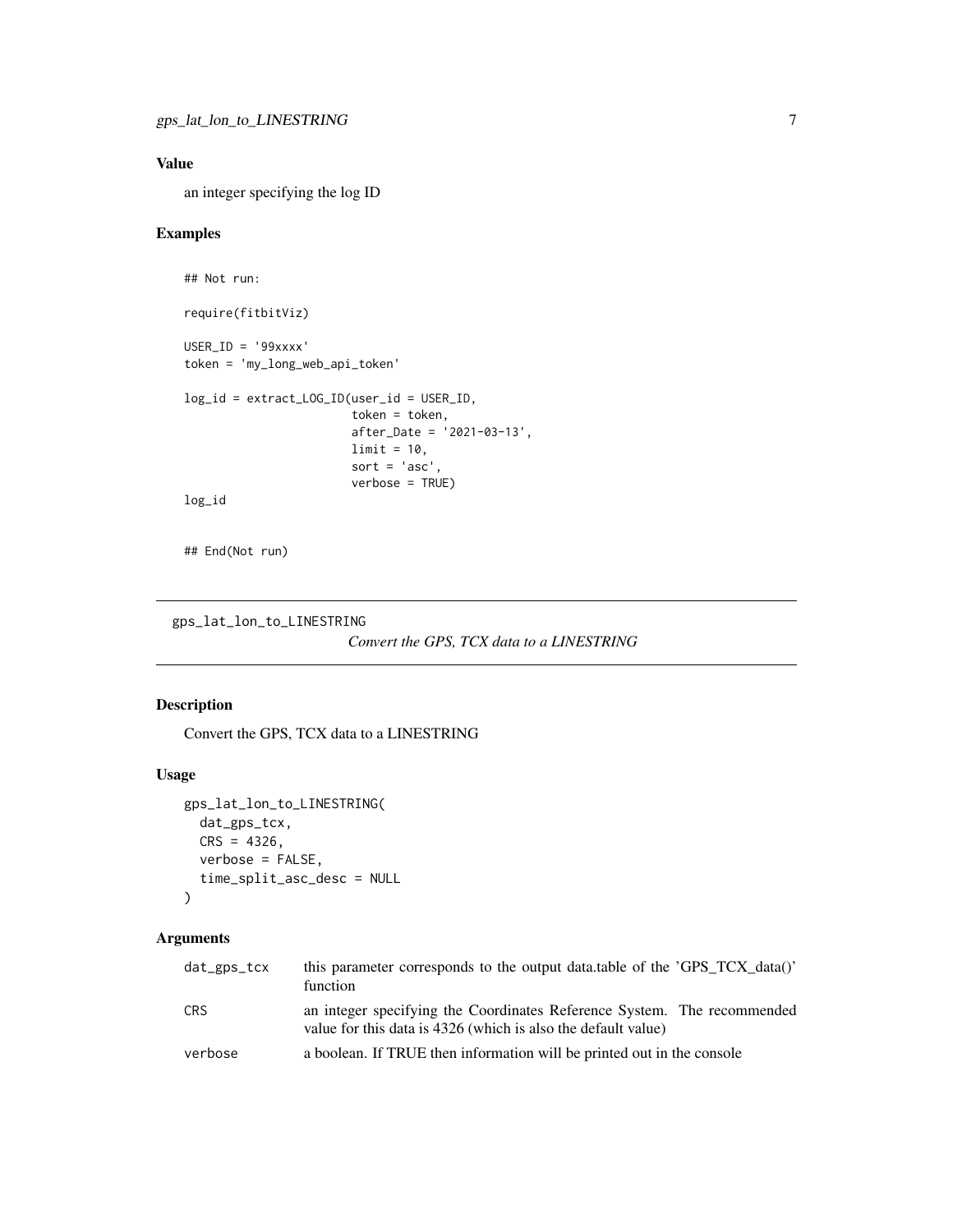time\_split\_asc\_desc

if NULL then the maximum altitude coordinates point will be used as a split point of the route, otherwise the user can give a lubridate 'hours-minutes-seconds' object such as: lubridate::hms('17:05:00')

#### Details

Separate the Ascending and Descending coordinate points into 2 groups and give a different color to the Ascending and Descending routes

#### Value

an object of class list

#### Examples

```
## Not run:
require(fitbitViz)
#............................
# first extract the log-id(s)
#............................
USER_ID = '99xxxx'
token = 'my_long_web_api_token'
log_id = extract_LOG_ID(user_id = USER_ID,
                        token = token,
                        after_Date = '2021-03-13',
                        limit = 10,
                        sort = 'asc'
                        verbose = TRUE)
str(log_id)
#...................................
# then return the gps-ctx data.table
#...................................
res\_tcx = GPS\_TCX\_data(log\_id = log\_id,user_id = USER_ID,
                       token = token,
                       time_zone = 'Europe/Athens',
                       verbose = TRUE)
str(res_tcx)
#..................................................................
# By using using the maximum altitude as a split point of the route
#..................................................................
```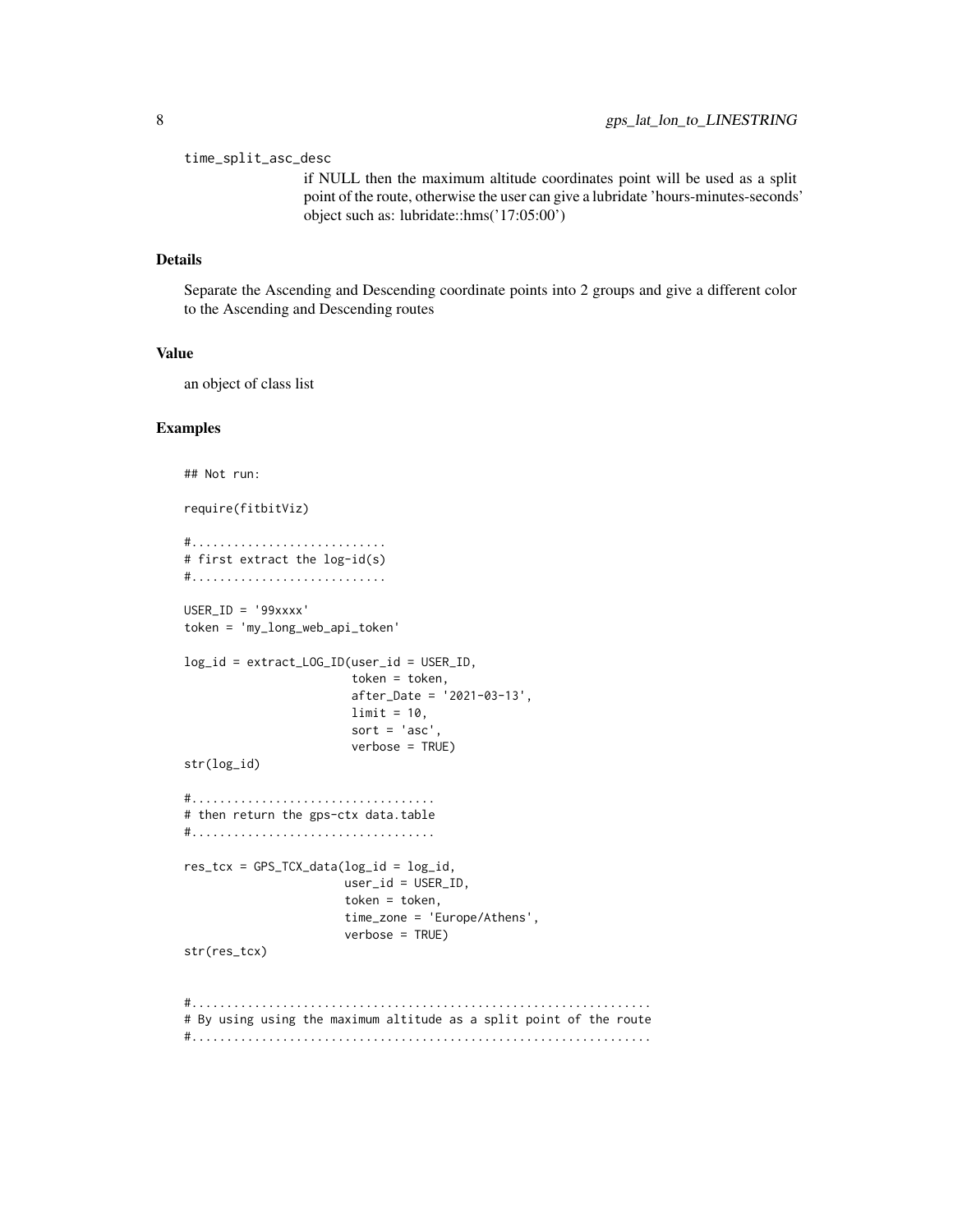#### <span id="page-8-0"></span>GPS\_TCX\_data 9

```
linestring_dat_init = gps_lat_lon_to_LINESTRING(dat_gps_tcx = res_tcx,
                                                CRS = 4326,
                                                time_split_asc_desc = NULL,
                                                verbose = TRUE)
#.................................................................
# By using a customized split of the route (ascending, descending)
#.................................................................
linestring_dat_lubr = gps_lat_lon_to_LINESTRING(dat_gps_tcx = res_tcx,
                                                CRS = 4326,time_split_asc_desc = lubridate::hms('17:05:00'),
                                                verbose = TRUE)
## End(Not run)
```
GPS\_TCX\_data *The GPS-TCX data as a formated data.table*

#### Description

The GPS-TCX data as a formated data.table

#### Usage

```
GPS_TCX_data(
  log_id,
  user_id,
  token,
  time_zone = "Europe/Athens",
  verbose = FALSE
\lambda
```
#### Arguments

| log_id    | the returned log-id of the 'extract_LOG_ID()' function                                                                                                                                               |
|-----------|------------------------------------------------------------------------------------------------------------------------------------------------------------------------------------------------------|
| user_id   | a character string specifying the encoded ID of the user. For instance '99xxxx'<br>of the following URL 'https://www.fitbit.com/user/99xxxx' of the user's ac-<br>count corresponds to the 'user id' |
| token     | a character string specifying the secret token that a user receives when registers<br>a new application in https://dev.fitbit.com/apps                                                               |
| time_zone | a character string specifying the time zone parameter $('tz')$ as is defined in the<br>'lubridate::ymd_hms()' function                                                                               |
| verbose   | a boolean. If TRUE then information will be printed out in the console                                                                                                                               |

#### Value

either NULL or an object of class data.table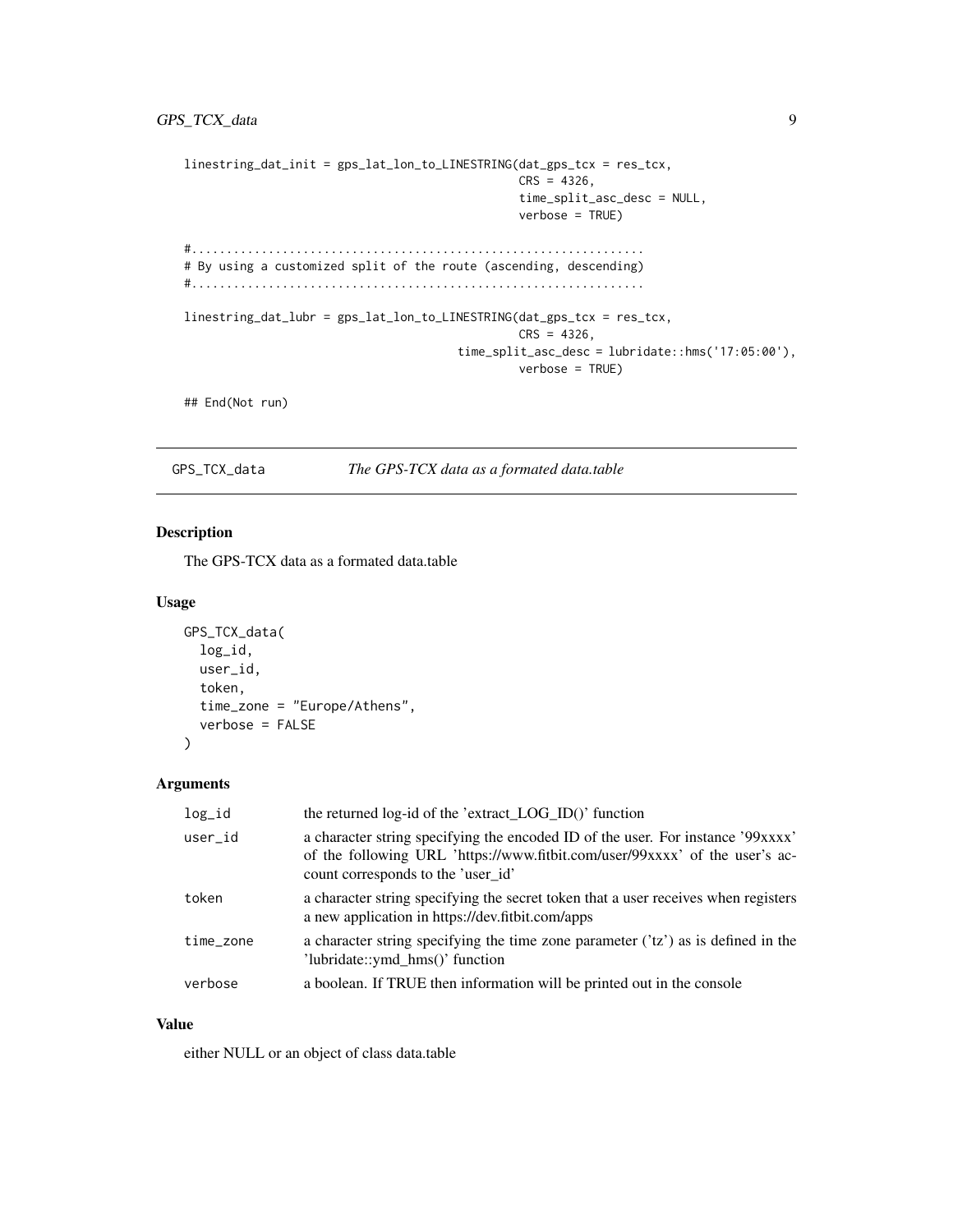#### Examples

```
## Not run:
require(fitbitViz)
#............................
# first extract the log-id(s)
#............................
USER_ID = '99xxxx'
token = 'my_long_web_api_token'
log_id = extract_LOG_ID(user_id = USER_ID,
                        token = token,
                        after_Date = '2021-03-13',
                        limit = 10,sort = 'asc'
                        verbose = TRUE)
str(log_id)
#...................................
# then return the gps-ctx data.table
#...................................
res\_tcx = GPS\_TCX\_data(log\_id = log_id,user_id = USER_ID,
                       token = token,
                       time_zone = 'Europe/Athens',
                       verbose = TRUE)
str(res_tcx)
## End(Not run)
```

| heart_rate_heatmap | Heart Rate Intraday Heatmap (by extracting the 'min.', 'median' and |
|--------------------|---------------------------------------------------------------------|
|                    | 'max.' values of the day)                                           |

#### Description

Heart Rate Intraday Heatmap (by extracting the 'min.', 'median' and 'max.' values of the day)

#### Usage

```
heart_rate_heatmap(heart_rate_intraday_data, angle_x_axis = 0)
```
<span id="page-9-0"></span>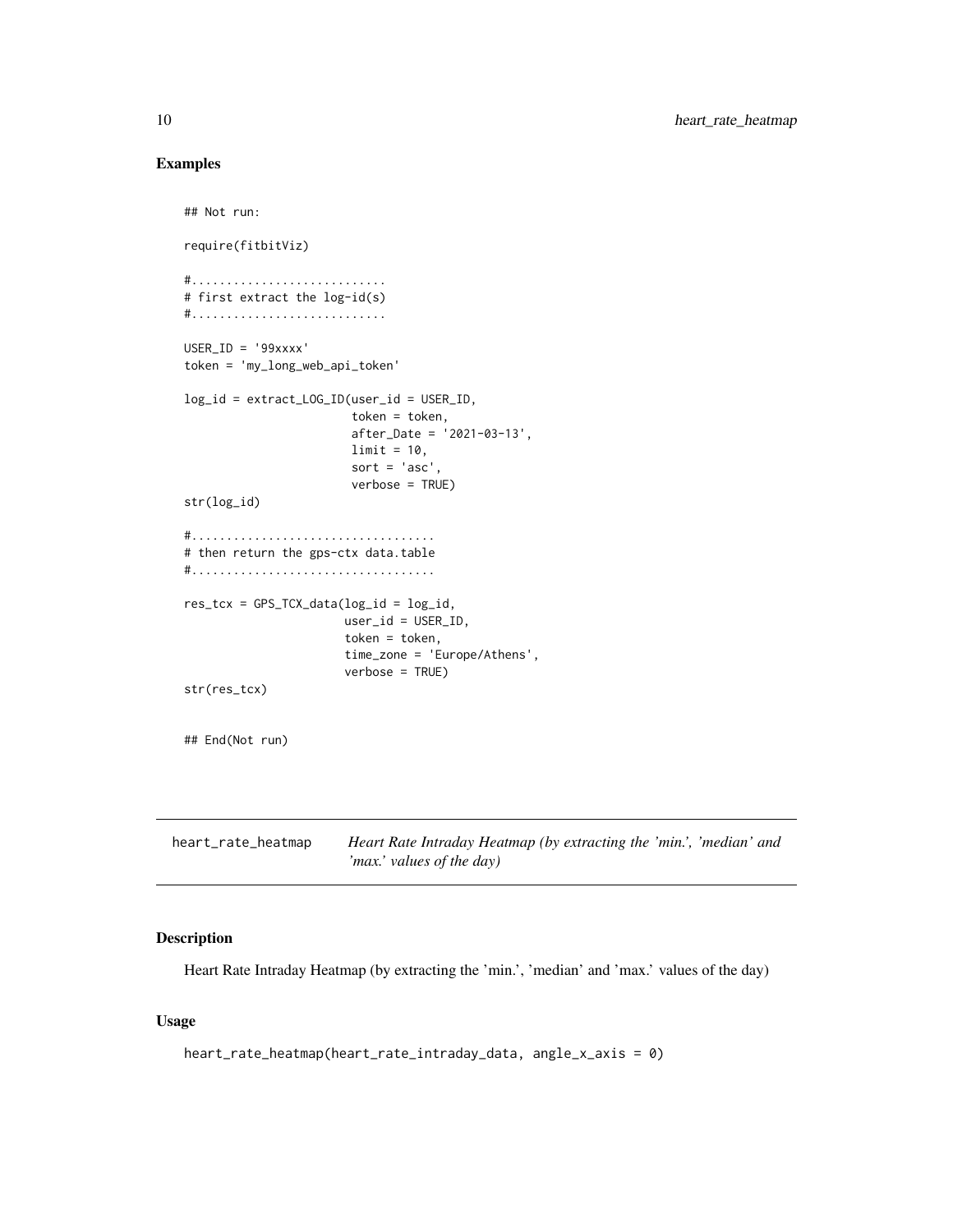#### Arguments

| heart_rate_intraday_data |                                                                                                                                             |
|--------------------------|---------------------------------------------------------------------------------------------------------------------------------------------|
|                          | a list object specifying the intraday heart rate data (this is one of the sublists)<br>returned from the 'heart rate time series' function) |
| angle_x_axis             | an integer specifying the angle of the x-axis labels. The default values is 0 (it<br>can take for instance values such as 45, 90 etc.)      |

#### Value

a plot object of class ggplot2

#### Examples

```
## Not run:
```

```
require(fitbitViz)
#...........................................
# first compute the heart rate intraday data
#...........................................
USER_ID = '99xxxx'
token = 'my_long_web_api_token'
heart_dat = heart_rate_time_series(user_id = USER_ID,
                                   token = token,
                                   date_start = '2021-03-09',
                                   date_end = '2021-03-16',
                                   time_start = '00:00',
                                   time_end = '23:59',
                                   detail_level = '1min',
                                   ggplot_intraday = TRUE,
                                   verbose = TRUE,
                                   show_nchar_case_error = 135)
#..........................................
# use the heart-rate-intraday data as input
# to the 'heart_rate_heatmap' function
#..........................................
hrt_heat = heart_rate_heatmap(heart_rate_intraday_data = heart_dat$heart_rate_intraday,
                              angle_x_axis = 0)
hrt_heat
```
## End(Not run)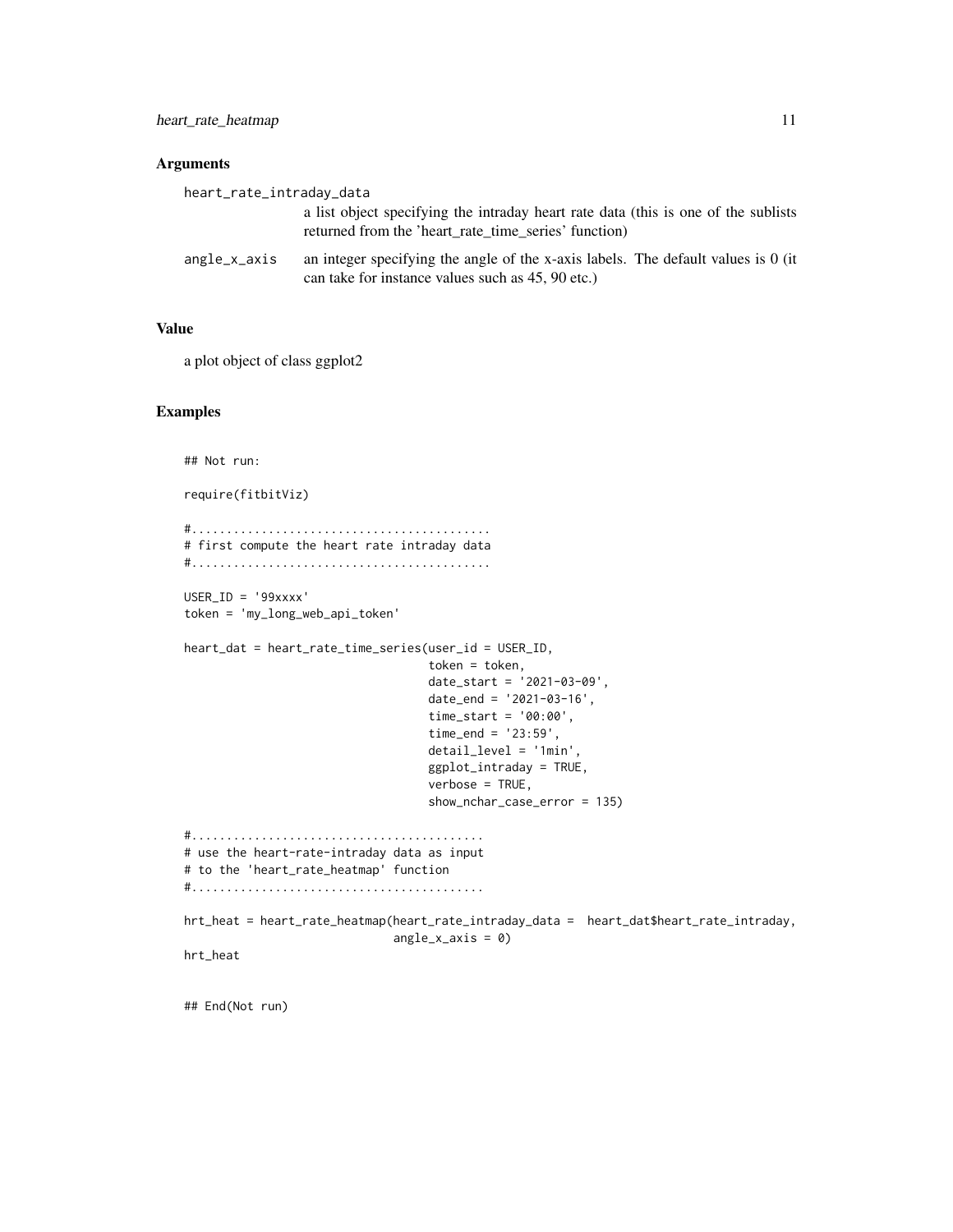<span id="page-11-0"></span>heart\_rate\_time\_series

*heart rate activity time series*

#### Description

heart rate activity time series

#### Usage

```
heart_rate_time_series(
 user_id,
  token,
  date_start,
  date_end,
  time_start = "00:00",
  time\_end = "23:59",detail_level = "1min",
  ggplot_intraday = FALSE,
  ggplot_ncol = NULL,
 ggplot_nrow = NULL,
 verbose = FALSE,
  show_nchar_case_error = 135
\mathcal{L}
```

| user_id         | a character string specifying the encoded ID of the user. For instance '99xxxx'<br>of the following URL 'https://www.fitbit.com/user/99xxxx' of the user's ac-<br>count corresponds to the 'user_id' |
|-----------------|------------------------------------------------------------------------------------------------------------------------------------------------------------------------------------------------------|
| token           | a character string specifying the secret token that a user receives when registers<br>a new application in https://dev.fitbit.com/apps                                                               |
| date_start      | a character string specifying a start Date. For instance, the date '2021-12-31'<br>where the input order is 'year-month-day'                                                                         |
| date_end        | a character string specifying a end Date. For instance, the date '2021-12-31'<br>where the input order is 'year-month-day'                                                                           |
| time_start      | a character string specifying the start time. For instance, the time '00:00' where<br>the input order is 'hours-minutes'                                                                             |
| time_end        | a character string specifying the end time. For instance, the time '23:59' where<br>the input order is 'hours-minutes'                                                                               |
| detail_level    | a character string specifying the detail level of the heart rate time series. It can<br>be either '1min' or '1sec', for 1-minute and 1-second intervals                                              |
| ggplot_intraday |                                                                                                                                                                                                      |
|                 | a boolean. If TRUE then the ggplot of the heart rate time series will be returned<br>too                                                                                                             |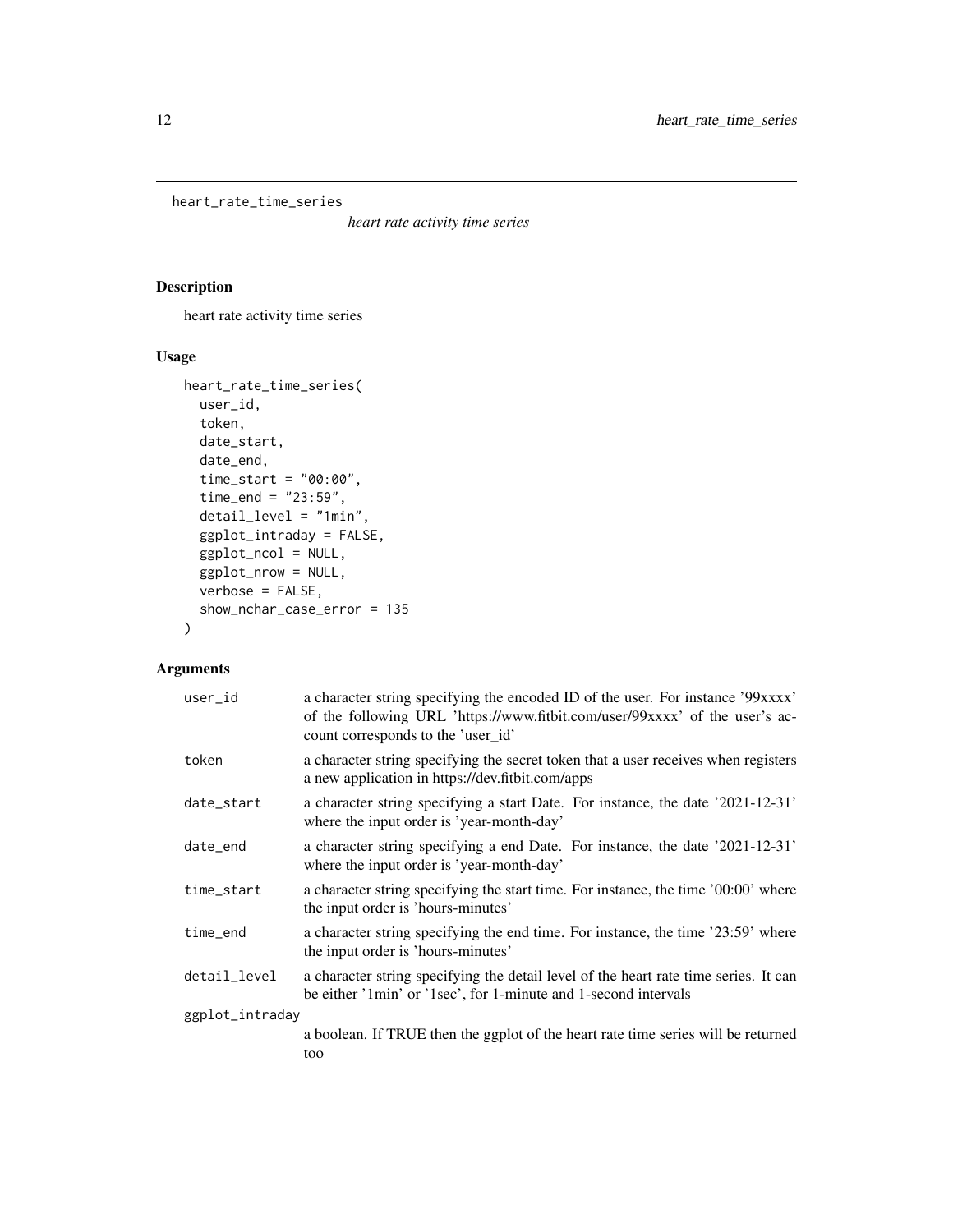<span id="page-12-0"></span>

| ggplot_ncol           | either NULL or an integer specifying the number of columns of the output ggplot     |  |
|-----------------------|-------------------------------------------------------------------------------------|--|
| ggplot_nrow           | either NULL or an integer specifying the number of rows of the output ggplot        |  |
| verbose               | a boolean. If TRUE then information will be printed out in the console              |  |
| show_nchar_case_error |                                                                                     |  |
|                       | an integer that specifies the number of characters that will be returned in case on |  |
|                       | an error. The default value is 135 characters.                                      |  |

an object of class list

#### Examples

## Not run: require(fitbitViz)

USER\_ID = '99xxxx' token = 'my\_long\_web\_api\_token'

```
heart_dat = heart_rate_time_series(user_id = USER_ID,
                                   token = token,
                                   date_start = '2021-03-09',
                                   date_end = '2021-03-16',
                                   time_start = '00:00',
                                   time\_end = '23:59',detail_level = '1min',
                                   ggplot_intraday = TRUE,
                                   verbose = TRUE,
                                   show_nchar_case_error = 135)
heart_dat$plt
heart_dat$heart_rate
heart_dat$heart_rate_intraday
```
## End(Not run)

heart\_rate\_variability\_sleep\_time

*Heart Rate Variability during Sleep Time (the root mean square of successive differences)*

#### Description

Heart Rate Variability during Sleep Time (the root mean square of successive differences)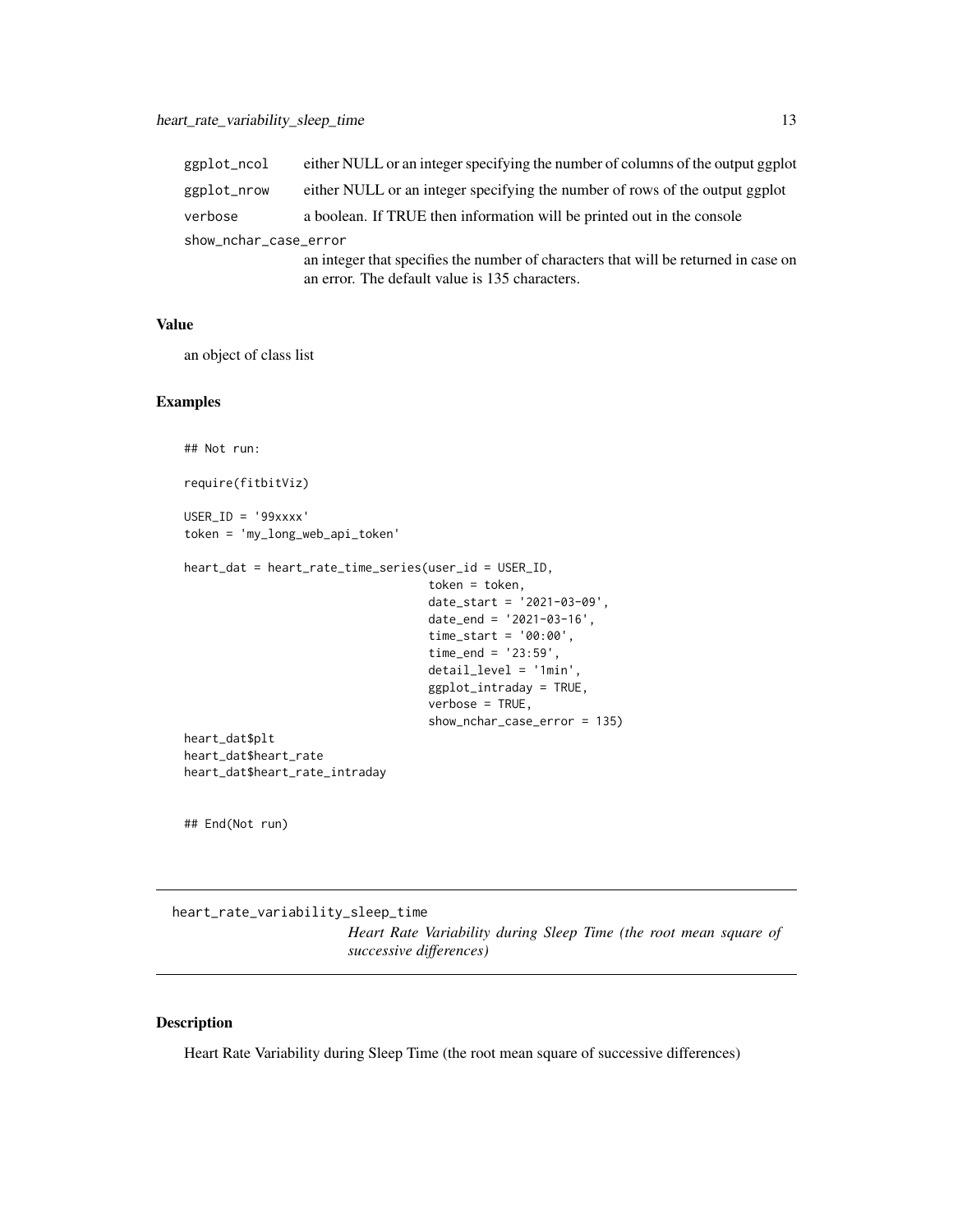#### Usage

```
heart_rate_variability_sleep_time(
  heart_rate_data,
  sleep_begin = "00H 40M 0S",
  sleep_end = "08H 00M 0S",
  ggplot_hr_var = TRUE,
  angle_x_axis = 45)
```
#### Arguments

| heart_rate_data |                                                                                                                                                                                                                     |
|-----------------|---------------------------------------------------------------------------------------------------------------------------------------------------------------------------------------------------------------------|
|                 | a list object. This is the output of the 'heart_rate_time_series()' function                                                                                                                                        |
| sleep_begin     | a character string specifying the begin of the sleep time. For instance, the time<br>"00H 40M 0S" where the input order is 'hours-minutes-seconds' and the format<br>corresponds to the 'lubridate::hms()' function |
| sleep_end       | a character string specifying the end of the sleep time. For instance, the time<br>"08H 00M 0S" where the input order is 'hours-minutes-seconds' and the format<br>corresponds to the 'lubridate::hms()' function   |
| ggplot_hr_var   | a boolean. If TRUE then the ggplot of the heart rate variability will be returned                                                                                                                                   |
| $angle_x_axis$  | an integer specifying the angle of the x-axis labels. The default values is 45 (it)<br>can take for instance values such as 0, 90 etc.)                                                                             |

#### Details

I use the '1min' rather than the '1sec' interval because it is consistent (it shows the 1-minute differences), whereas in case of '1sec' the difference between observations varies between 1 second and less than 60 seconds

This function calculates the root mean square of successive differences (RMSSD) and a higher heart rate variability is linked with better health

Based on the Fitbit application information weblink and the Wikipedia article (https://en.wikipedia.org/wiki/Heart\_rate\_varia the heart rate variability is computed normally in ms (milliseconds)

#### Value

an object of class list

#### Examples

```
## Not run:
```
require(fitbitViz)

#........................................... # first compute the heart rate intraday data #...........................................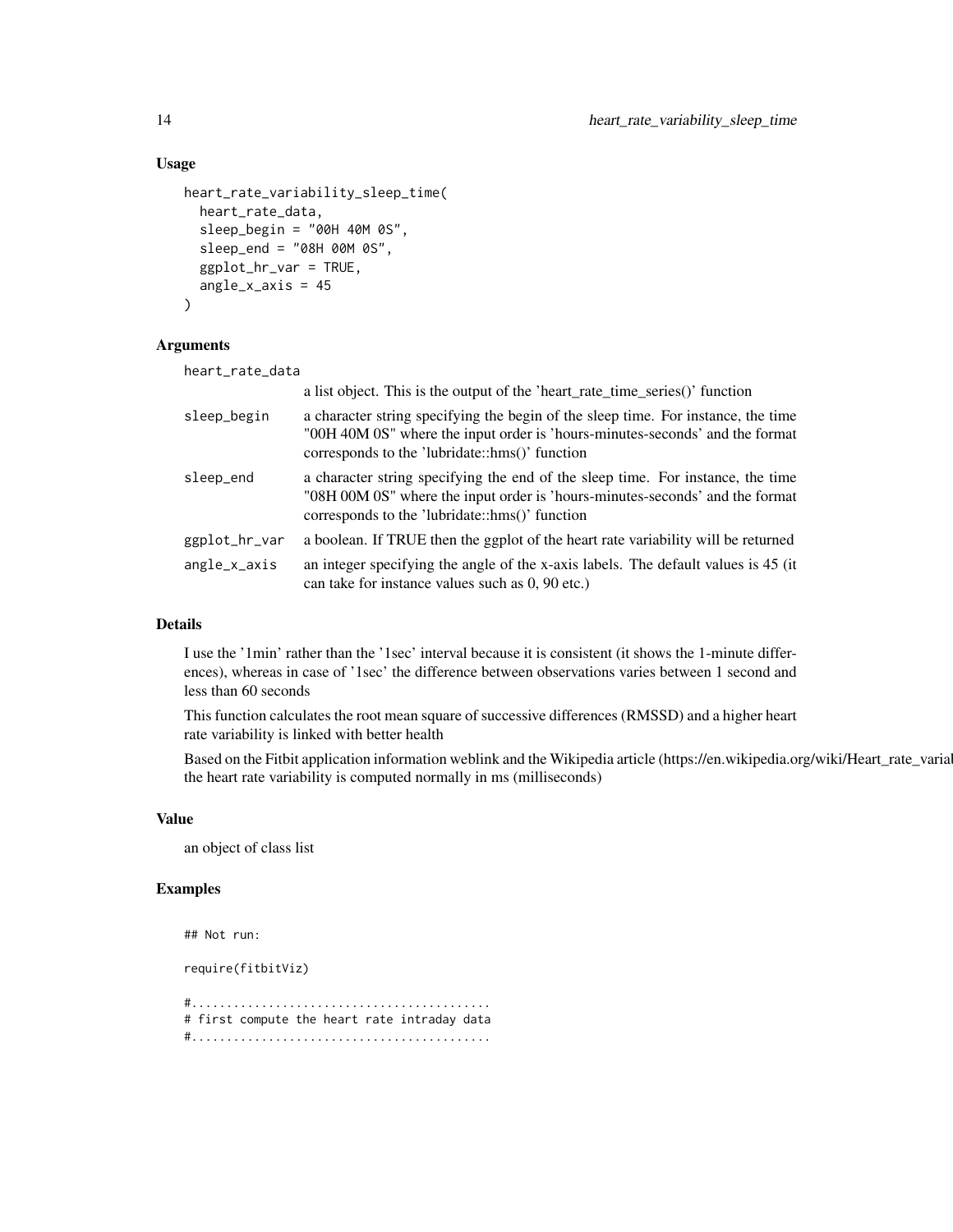```
USER_ID = '99xxxx'
token = 'my_long_web_api_token'
heart_dat = heart_rate_time_series(user_id = USER_ID,
                                   token = token,
                                   date_start = '2021-03-09',
                                   date_end = '2021-03-16',
                                   time_start = '00:00',
                                   time_end = '23:59',
                                   detail_level = '1min',
                                   ggplot_intraday = TRUE,
                                   verbose = TRUE,
                                   show_nchar_case_error = 135)
#.......................
# heart rate variability
#.......................
hrt_rt_var = heart_rate_variability_sleep_time(heart_rate_data = heart_dat,
                                                sleep_begin = "00H 40M 0S",
                                                sleep_end = "08H 00M 0S",
                                                ggplot_hr_var = TRUE,
                                                angle_x_axis = 25)
hrt_rt_var
## End(Not run)
```
leafGL\_point\_coords *Create a Leafet map (including information pop-ups)*

#### Description

Create a Leafet map (including information pop-ups)

#### Usage

```
leafGL_point_coords(
  dat_gps_tcx,
  color_points_column = "AltitudeMeters",
  provider = leaflet::providers$Esri.WorldImagery,
  option_viewer = rstudioapi::viewer,
  CRS = 4326\lambda
```

```
dat_gps_tcx this parameter corresponds to the output data.table of the 'GPS_TCX_data()'
                 function
```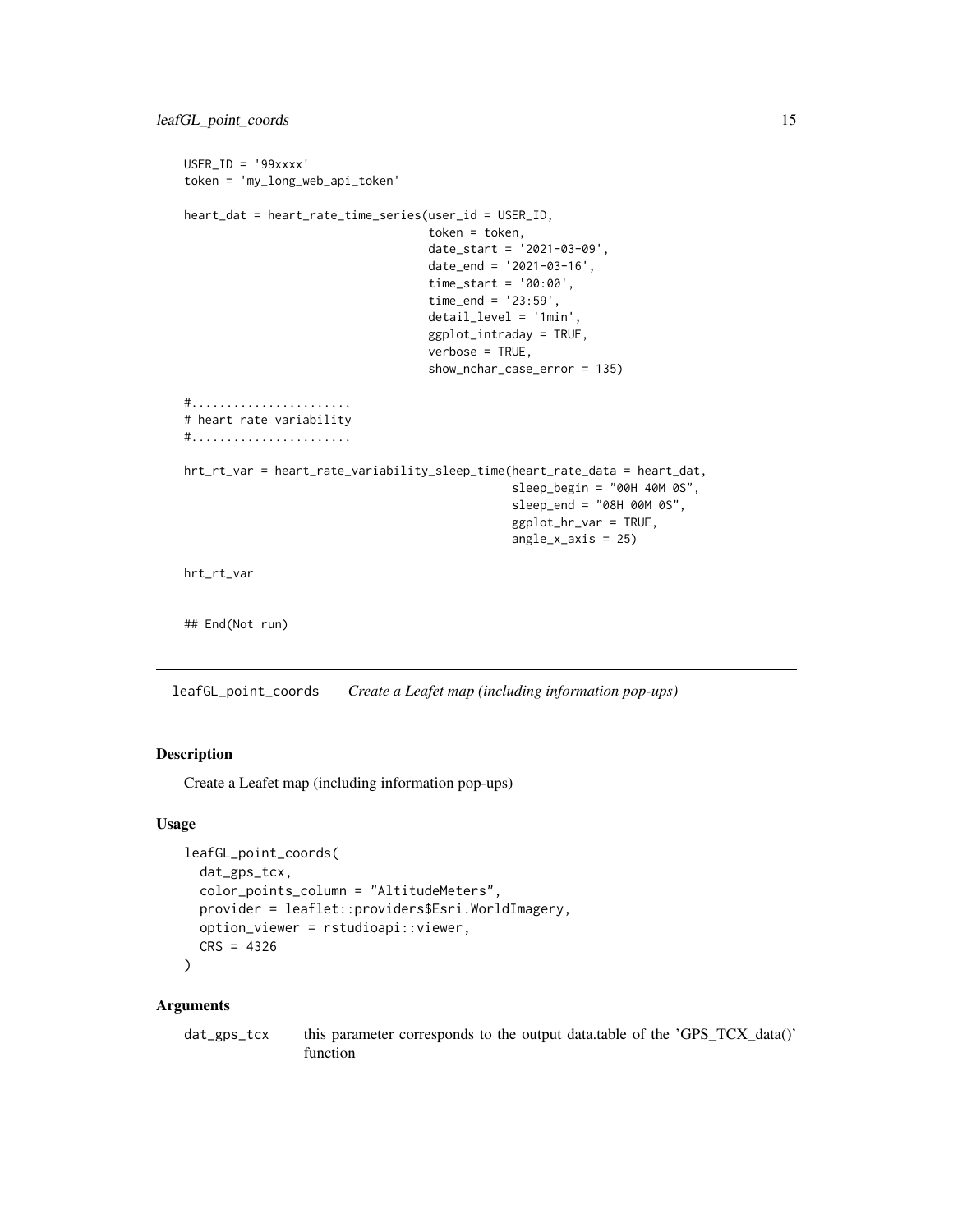| color_points_column |                                                                                                                                                                                                                                                        |
|---------------------|--------------------------------------------------------------------------------------------------------------------------------------------------------------------------------------------------------------------------------------------------------|
|                     | a character string specifying the column of the output data.table ('GPS_TCX_data()'<br>function) that is used in the map-markers. The default value is 'AltitudeMeters'<br>but it can be any column of type numeric                                    |
| provider            | either a character string specifying a leaflet provider (such as 'Esri. WorldImagery')<br>or a direct call to the leaflet provider list (such as leaflet::providers\$Esri.WorldImagery).<br>The default value is leaflet::providers\$Esri.WorldImagery |
| option_viewer       | either NULL or rstudioapi::viewer. If NULL then the output map will be shown<br>in the web browser                                                                                                                                                     |
| <b>CRS</b>          | an integer specifying the Coordinates Reference System. The recommended<br>value for this data is 4326 (which is also the default value)                                                                                                               |

a leaflet map of class 'leaflet'

#### Examples

```
## Not run:
require(fitbitViz)
#............................
# first extract the log-id(s)
#............................
USER_ID = '99xxxx'
token = 'my_long_web_api_token'
log_id = extract_LOG_ID(user_id = USER_ID,
                        token = token,
                        after_Date = '2021-03-13',
                        limit = 10,sort = 'asc',verbose = TRUE)
str(log_id)
#...................................
# then return the gps-ctx data.table
#...................................
res_tcx = GPS_TCX_data(log_id = log_id,
                       user_id = USER_ID,
                       token = token,
                       time_zone = 'Europe/Athens',
                       verbose = TRUE)
str(res_tcx)
```
#........................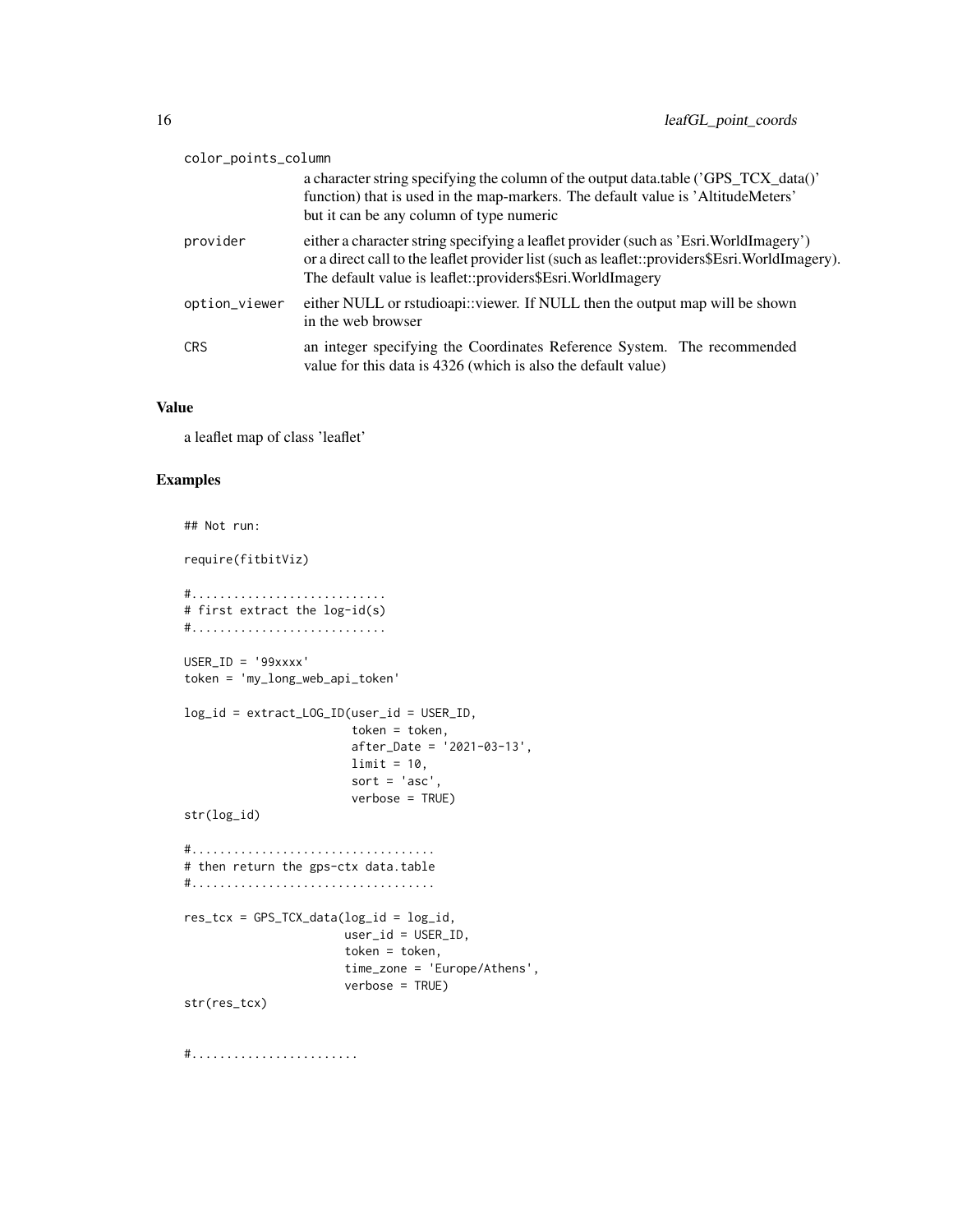```
# then visualize the data
#........................
res_lft = leafGL_point_coords(dat_gps_tcx = res_tcx,
                              color_points_column = 'AltitudeMeters',
                              provider = leaflet::providers$Esri.WorldImagery,
                              option_viewer = rstudioapi::viewer,
                              CRS = 4326)
res_lft
## End(Not run)
```
rayshader\_3d\_DEM *Rayshader 3-dimensional using the Copernicus DEM elevation data*

#### Description

Rayshader 3-dimensional using the Copernicus DEM elevation data

#### Usage

```
rayshader_3d_DEM(
  rst_buf,
 rst_ext,
 linestring_ASC_DESC = NULL,
 elevation_sample_points = NULL,
  zoom = 0.5,
 windowsize = c(1600, 1000),add_shadow_rescale_original = FALSE,
  verbose = FALSE
)
```

| rst buf                 | this parameter corresponds to the 'sfc_obj' object of the 'extend_AOI_buffer()'<br>function                                                                                                                                                              |  |  |
|-------------------------|----------------------------------------------------------------------------------------------------------------------------------------------------------------------------------------------------------------------------------------------------------|--|--|
| rst_ext                 | this parameter corresponds to the 'raster_obj_extent' object of the 'extend_AOI_buffer()'<br>function                                                                                                                                                    |  |  |
| linestring_ASC_DESC     |                                                                                                                                                                                                                                                          |  |  |
|                         | If NULL then this parameter will be ignored. Otherwise, it can be an 'sf' object<br>or a named list of length 2 (that corresponds to the output of the 'gps_lat_lon_to_LINESTRING()'<br>function)                                                        |  |  |
| elevation_sample_points |                                                                                                                                                                                                                                                          |  |  |
|                         | if NULL then this parameter will be ignored. Otherwise, it corresponds to a<br>data.table with column names 'latitude', 'longitude' and 'AltitudeMeters'. For<br>instance, it can consist of 3 or 4 rows that will be displayed as vertical lines in the |  |  |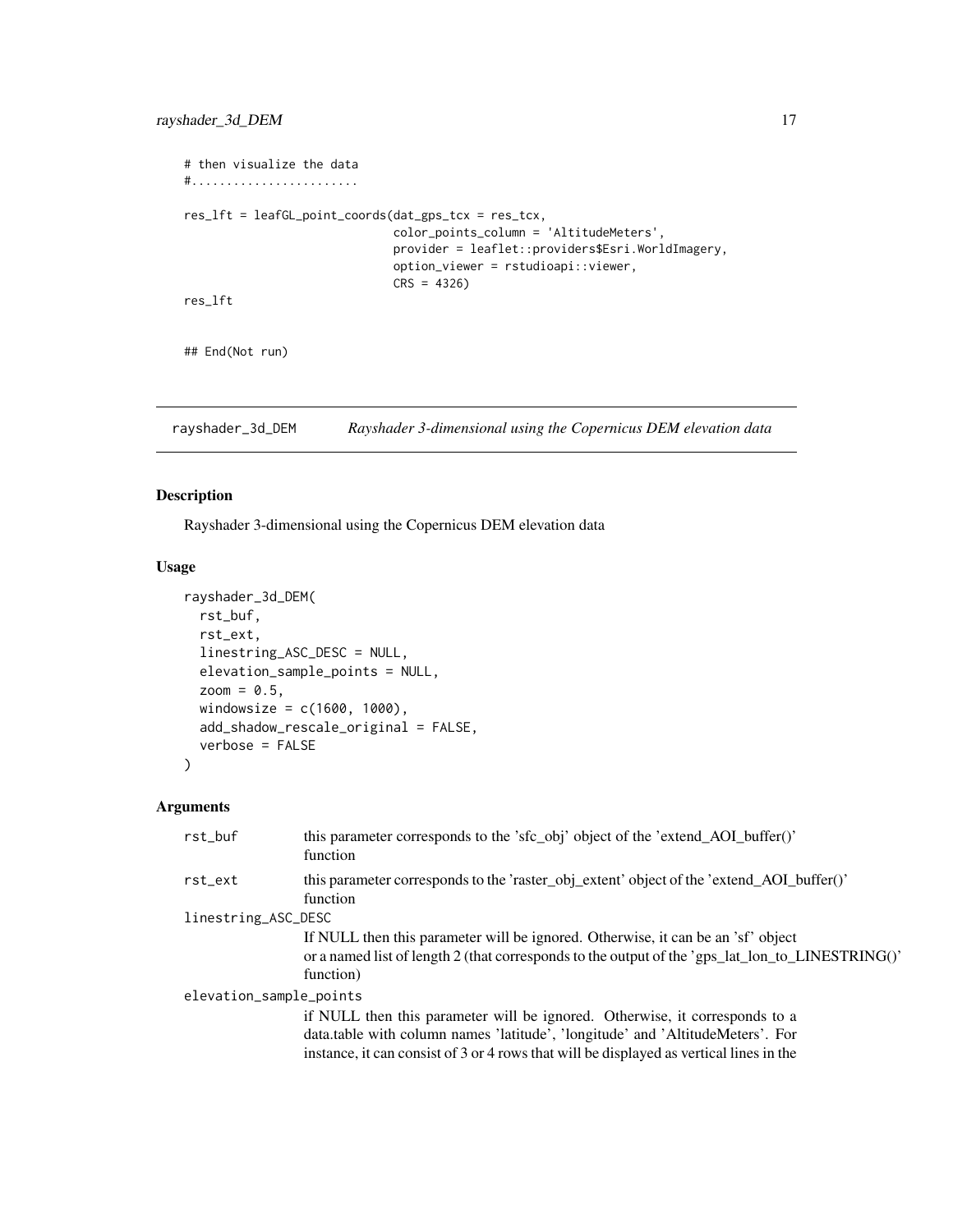|            | 3-dimensions almap to visualize sample locations of the route (the latitudes and<br>longitudes must exist in the output data.table of the 'GPS_TCX_data()' func-<br>tion) |  |
|------------|---------------------------------------------------------------------------------------------------------------------------------------------------------------------------|--|
| zoom       | a float number. Lower values increase the 3-dimensional DEM output. The<br>default value is $0.5$                                                                         |  |
| windowsize | a numeric vector specifying the window dimensions $(x,y)$ of the output 3-dimensional<br>map. The default vector is $c(1600, 1000)$                                       |  |
|            | add_shadow_rescale_original                                                                                                                                               |  |
|            | a boolean. If TRUE, then 'hillshade' will be scaled to match the dimensions of<br>'shadowmap'. See also the 'rayshader::add_shadow()' function for more infor-<br>mation. |  |
| verbose    | a boolean. If TRUE then information will be printed out in the console                                                                                                    |  |

it doesn't return an object but it displays a 3-dimensional 'rayshader' object

#### References

https://www.tylermw.com/a-step-by-step-guide-to-making-3d-maps-with-satellite-imagery-in-r/

#### Examples

## Not run:

```
require(fitbitViz)
#............................
# first extract the log-id(s)
#............................
USER_ID = '99xxxx'
token = 'my_long_web_api_token'
log_id = extract_LOG_ID(user_id = USER_ID,
                        token = token,
                        after_Date = '2021-03-13',
                        limit = 10,sort = 'asc',
                        verbose = TRUE)
str(log_id)
#...................................
# then return the gps-ctx data.table
#...................................
res\_tcx = GPS\_TCX\_data(log\_id = log\_id,user_id = USER_ID,
                       token = token,
```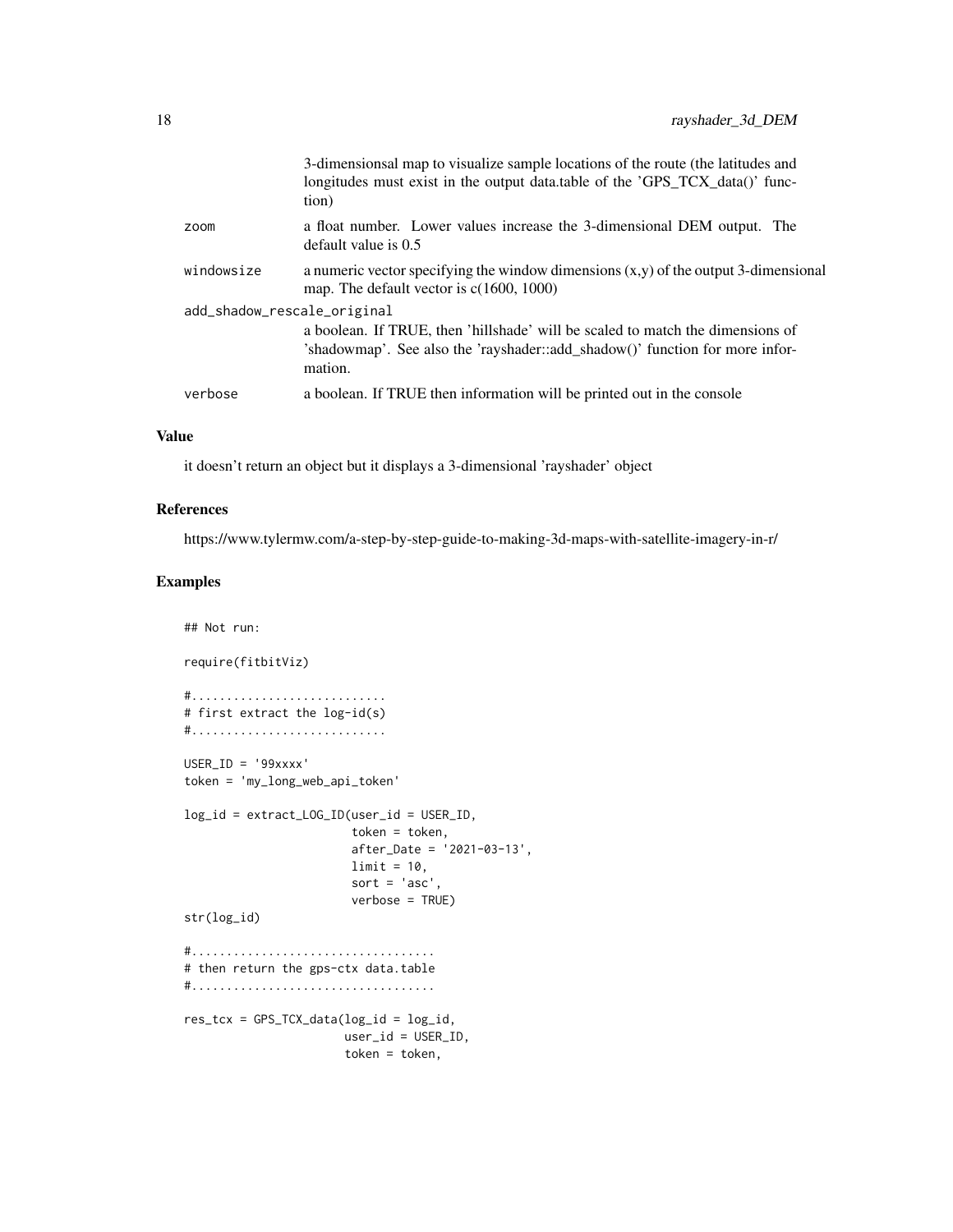```
time_zone = 'Europe/Athens',
                       verbose = TRUE)
str(res_tcx)
#....................................................
# then compute the sf-object buffer and raster-extend
#....................................................
sf_rst_ext = extend_AOI_buffer(dat_gps_tcx = res_tcx,
                               buffer_in_meters = 1000,
                               CRS = 4326,verbose = TRUE)
sf_rst_ext
#...............................................................
# Download the Copernicus DEM 30m elevation data because it has
# a better resolution, it takes a bit longer to download because
# the .tif file size is bigger
#...............................................................
dem\_dir = tempdir()# dem_dir
dem30 = CopernicusDEM::aoi_geom_save_tif_matches(sf_or_file = sf_rst_ext$sfc_obj,
                                                 dir_save_tifs = dem_dir,
                                                 resolution = 30,
                                                 crs_value = 4326,threads = parallel::detectCores(),
                                                 verbose = TRUE)
TIF = list.files(dem_dir, pattern = '.tif', full.names = T)
# TIF
if (length(TIF) > 1) {
  #....................................................
  # create a .VRT file if I have more than 1 .tif files
  #....................................................
  file_out = file.path(dem_dir, 'VRT_mosaic_FILE.vrt')
  vrt_dem30 = create_VRT_from_dir(dir_tifs = dem_dir,
                                  output_path_VRT = file_out,
                                  verbose = TRUE)
}
if (length(TIF) == 1) {
  #..................................................
  # if I have a single .tif file keep the first index
  #..................................................
  file_out = TIF[1]
```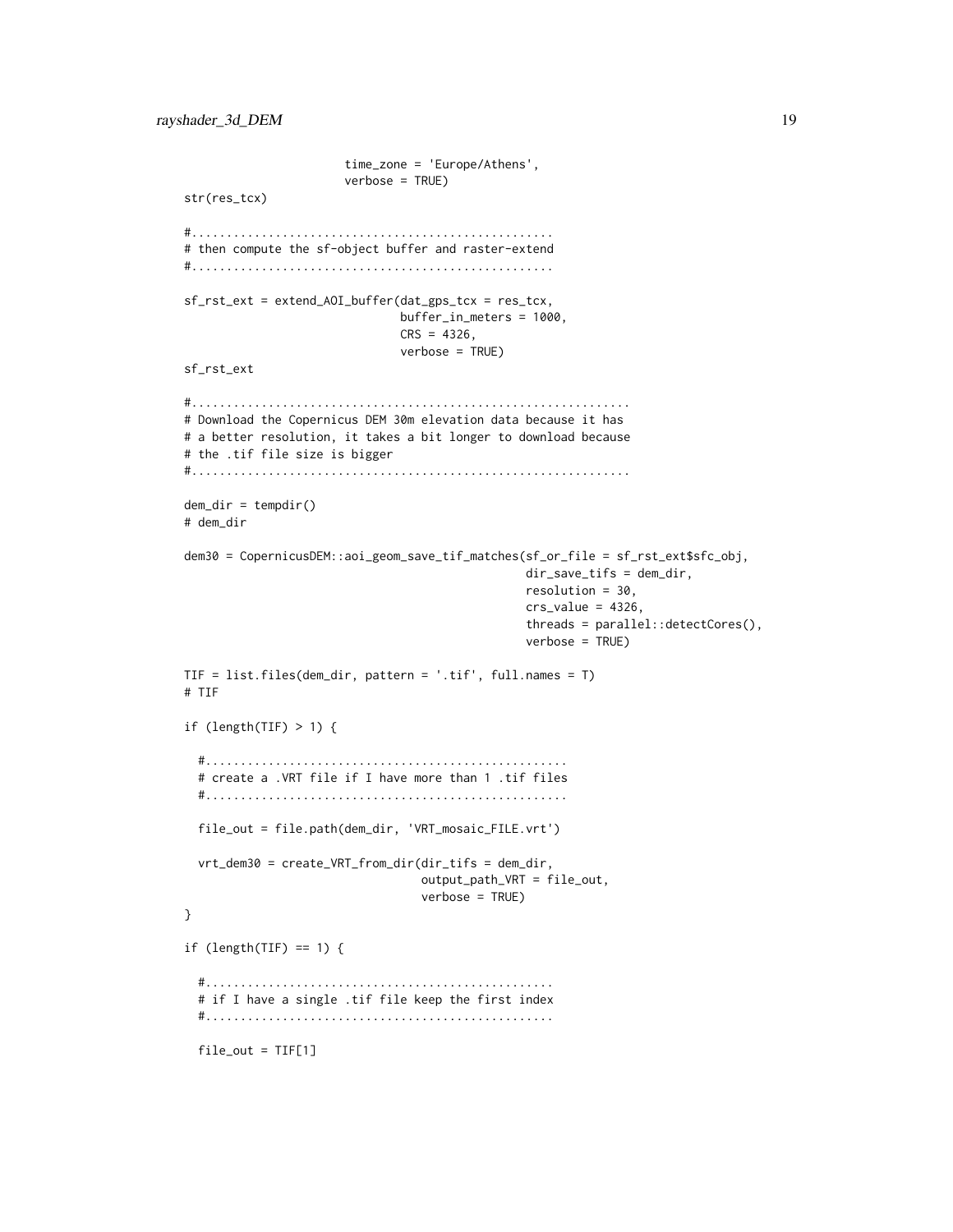```
}
raysh_rst = crop_DEM(tif_or_vrt_dem_file = file_out,
                     sf_buffer_obj = sf_rst_ext$sfc_obj,
                     verbose = TRUE)
# terra::plot(raysh_rst)
#................................................................
# create the 'elevation_sample_points' data.table parameter based
# on the min., middle and max. altitude of the 'res_tcx' data
#................................................................
idx_3m = c(which.min(res_tcx$AltitudeMeters),
           as.integer(length(res_tcx$AltitudeMeters) / 2),
           which.max(res_tcx$AltitudeMeters))
cols_3m = c('latitude', 'longitude', 'AltitudeMeters')
dat_3m = res_tcx[idx_3m, ...cols_3m]# dat_3m
#...............................................................
# Split the route in 2 parts based on the maximum altitude value
#...............................................................
linestring_dat = gps_lat_lon_to_LINESTRING(dat_gps_tcx = res_tcx,
                                           CRS = 4326,
                                           time_split_asc_desc = NULL,
                                           verbose = TRUE)
#.....................................................
# Conversion of the 'SpatRaster' to a raster object
# because the 'rayshader' package accepts only rasters
#.....................................................
rst_obj = raster::raster(raysh_rst)
raster::projection(rst_obj) <- terra::crs(raysh_rst, proj = TRUE)
#.....................................
# open the 3-dimensional rayshader map
#.....................................
ray_out = rayshader_3d_DEM(rst_buf = rst_obj,
                           rst_ext = sf_rst_ext$raster_obj_extent,
                           linestring_ASC_DESC = linestring_dat,
                           elevation_sample_points = dat_3m,
                           zoom = 0.5,
                           windowsize = c(1600, 1000),add_shadow_rescale_original = FALSE,
                           verbose = TRUE)
```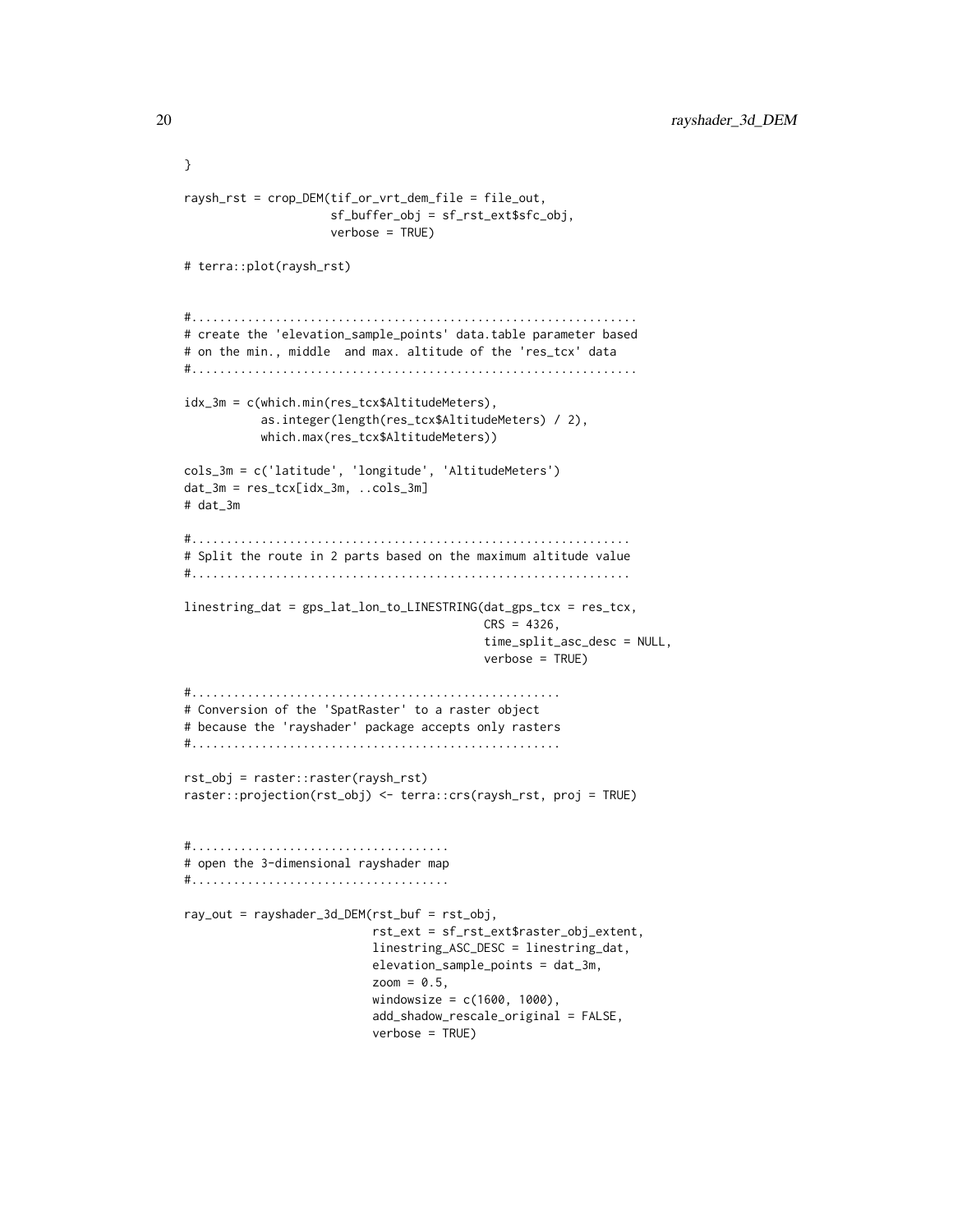<span id="page-20-0"></span>## End(Not run)

sleep\_single\_day *Sleep Data of single day*

#### Description

Sleep Data of single day

#### Usage

```
sleep_single_day(
 user_id,
 token,
 date = "2021-03-09",ggplot_color_palette = "ggsci::blue_material",
 show_nchar_case_error = 135,
 verbose = FALSE
)
```
#### Arguments

| user_id               | a character string specifying the encoded ID of the user. For instance '99xxxx'<br>of the following URL 'https://www.fitbit.com/user/99xxxx' of the user's ac-<br>count corresponds to the 'user_id'                                                                           |  |
|-----------------------|--------------------------------------------------------------------------------------------------------------------------------------------------------------------------------------------------------------------------------------------------------------------------------|--|
| token                 | a character string specifying the secret token that a user receives when registers<br>a new application in https://dev.fitbit.com/apps                                                                                                                                         |  |
| date                  | a character string specifying the Date for which the sleep data should be re-<br>turned. For instance, the date '2021-12-31' where the input order is 'year-<br>month-day'                                                                                                     |  |
| ggplot_color_palette  |                                                                                                                                                                                                                                                                                |  |
|                       | a character string specifying the color palette to be used. For a full list of palettes<br>used in the ggplot see: https://pmassicotte.github.io/paletteer_gallery/ The fol-<br>lowing color-palettes were tested and work well: "rcartocolor::Purp", "rcarto-<br>color::Teal" |  |
| show_nchar_case_error |                                                                                                                                                                                                                                                                                |  |
|                       | an integer that specifies the number of characters that will be returned in case on<br>an error. The default value is 135 characters.                                                                                                                                          |  |
| verbose               | a boolean. If TRUE then information will be printed out in the console                                                                                                                                                                                                         |  |
|                       |                                                                                                                                                                                                                                                                                |  |

#### Value

an object of class list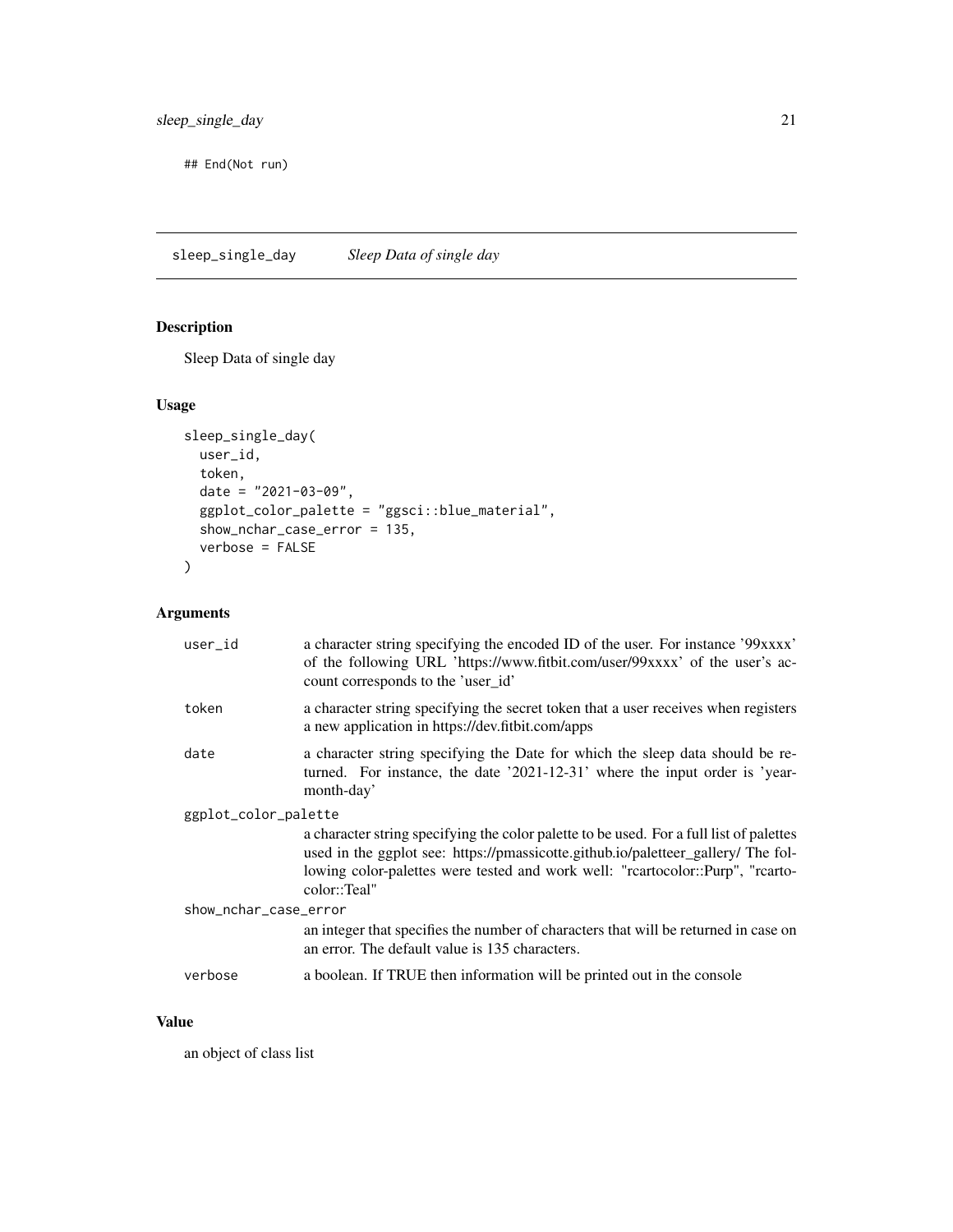#### Examples

```
## Not run:
require(fitbitViz)
USER_ID = '99xxxx'
token = 'my_long_web_api_token'
lst_out = sleep_single_day(user_id = USER_ID,
                           token = token,
                           date = '2021-03-09',
                           ggplot_color_palette = 'ggsci::blue_material',
                           show_nchar_case_error = 135,
                           verbose = TRUE)
str(lst_out)
## End(Not run)
```
sleep\_time\_series *Sleep Data Time Series*

#### Description

Sleep Data Time Series

#### Usage

```
sleep_time_series(
 user_id,
  token,
  date_start,
  date_end,
  ggplot_color_palette = "ggsci::blue_material",
  ggplot_ncol = NULL,
  ggplot_nrow = NULL,
  show_nchar_case_error = 135,
  verbose = FALSE
\lambda
```

| user_id | a character string specifying the encoded ID of the user. For instance '99xxxx'<br>of the following URL 'https://www.fitbit.com/user/99xxxx' of the user's ac-<br>count corresponds to the 'user id' |
|---------|------------------------------------------------------------------------------------------------------------------------------------------------------------------------------------------------------|
| token   | a character string specifying the secret token that a user receives when registers<br>a new application in https://dev.fitbit.com/apps                                                               |

<span id="page-21-0"></span>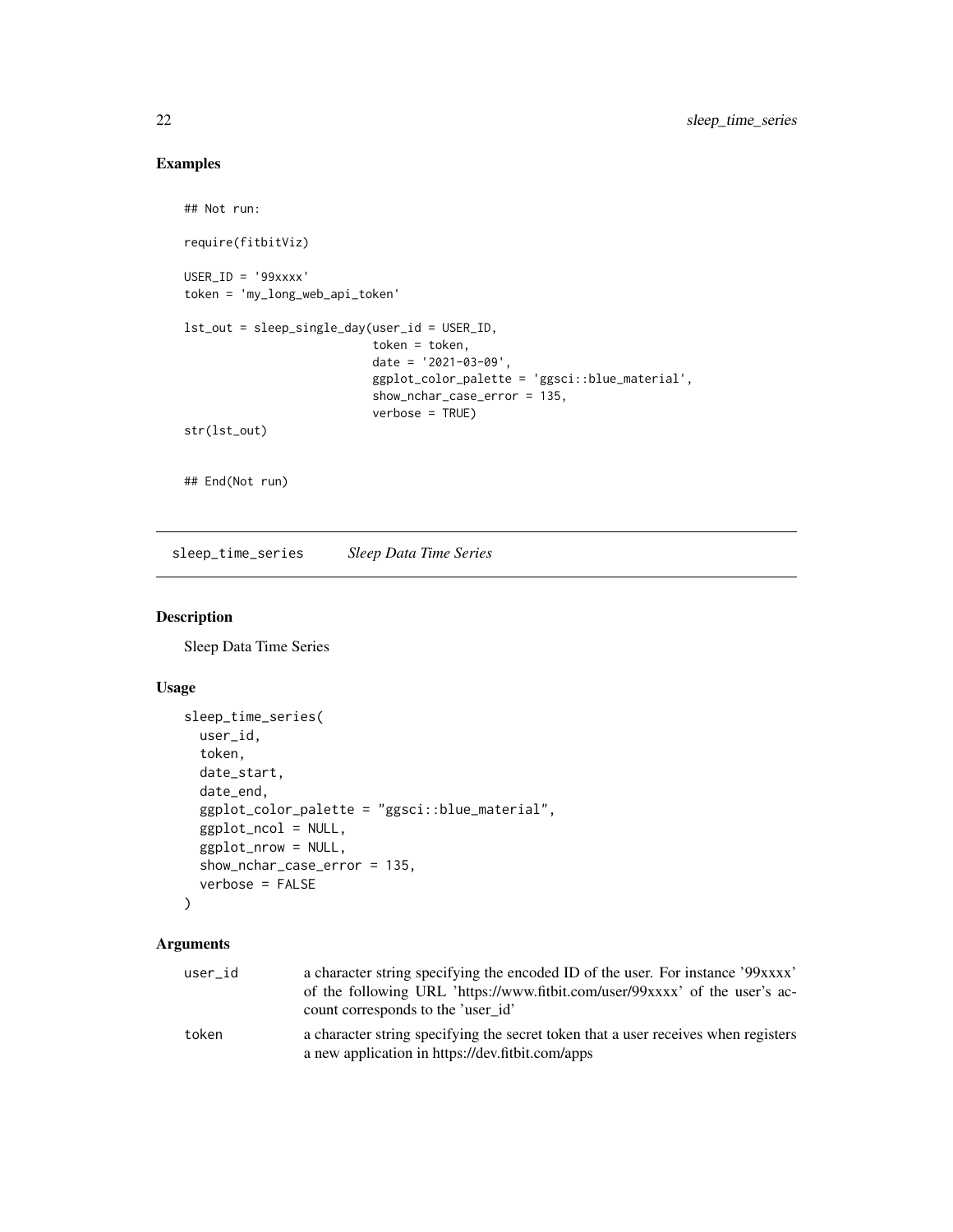| date_start            | a character string specifying the start Date for which the sleep data should be<br>returned. For instance, the date '2021-12-31' where the input order is 'year-<br>month-day'                                                                                                 |  |  |
|-----------------------|--------------------------------------------------------------------------------------------------------------------------------------------------------------------------------------------------------------------------------------------------------------------------------|--|--|
| date_end              | a character string specifying the end Date for which the sleep data should be<br>returned. For instance, the date '2021-12-31' where the input order is 'year-<br>month-day'                                                                                                   |  |  |
| ggplot_color_palette  |                                                                                                                                                                                                                                                                                |  |  |
|                       | a character string specifying the color palette to be used. For a full list of palettes<br>used in the ggplot see: https://pmassicotte.github.io/paletteer_gallery/ The fol-<br>lowing color-palettes were tested and work well: "rcartocolor::Purp", "rcarto-<br>color::Teal" |  |  |
| ggplot_ncol           | either NULL or an integer specifying the number of columns of the output ggplot                                                                                                                                                                                                |  |  |
| ggplot_nrow           | either NULL or an integer specifying the number of rows of the output ggplot                                                                                                                                                                                                   |  |  |
| show_nchar_case_error |                                                                                                                                                                                                                                                                                |  |  |
|                       | an integer that specifies the number of characters that will be returned in case on<br>an error. The default value is 135 characters.                                                                                                                                          |  |  |
| verbose               | a boolean. If TRUE then information will be printed out in the console                                                                                                                                                                                                         |  |  |
|                       |                                                                                                                                                                                                                                                                                |  |  |

an object of class list

#### Examples

## Not run:

require(fitbitViz)

#......................................... # first compute the sleep time time series #.........................................

USER\_ID = '99xxxx' token = 'my\_long\_web\_api\_token'

```
sleep_ts = sleep_time_series(user_id = USER_ID,
                             token = token,
                             date_start = '2021-03-09',
                             date_end = '2021-03-16',
                             ggplot_color_palette = 'ggsci::blue_material',
                             show_nchar_case_error = 135,
                             verbose = TRUE)
```
sleep\_ts\$plt\_lev\_segments sleep\_ts\$plt\_lev\_heatmap sleep\_ts\$heatmap\_data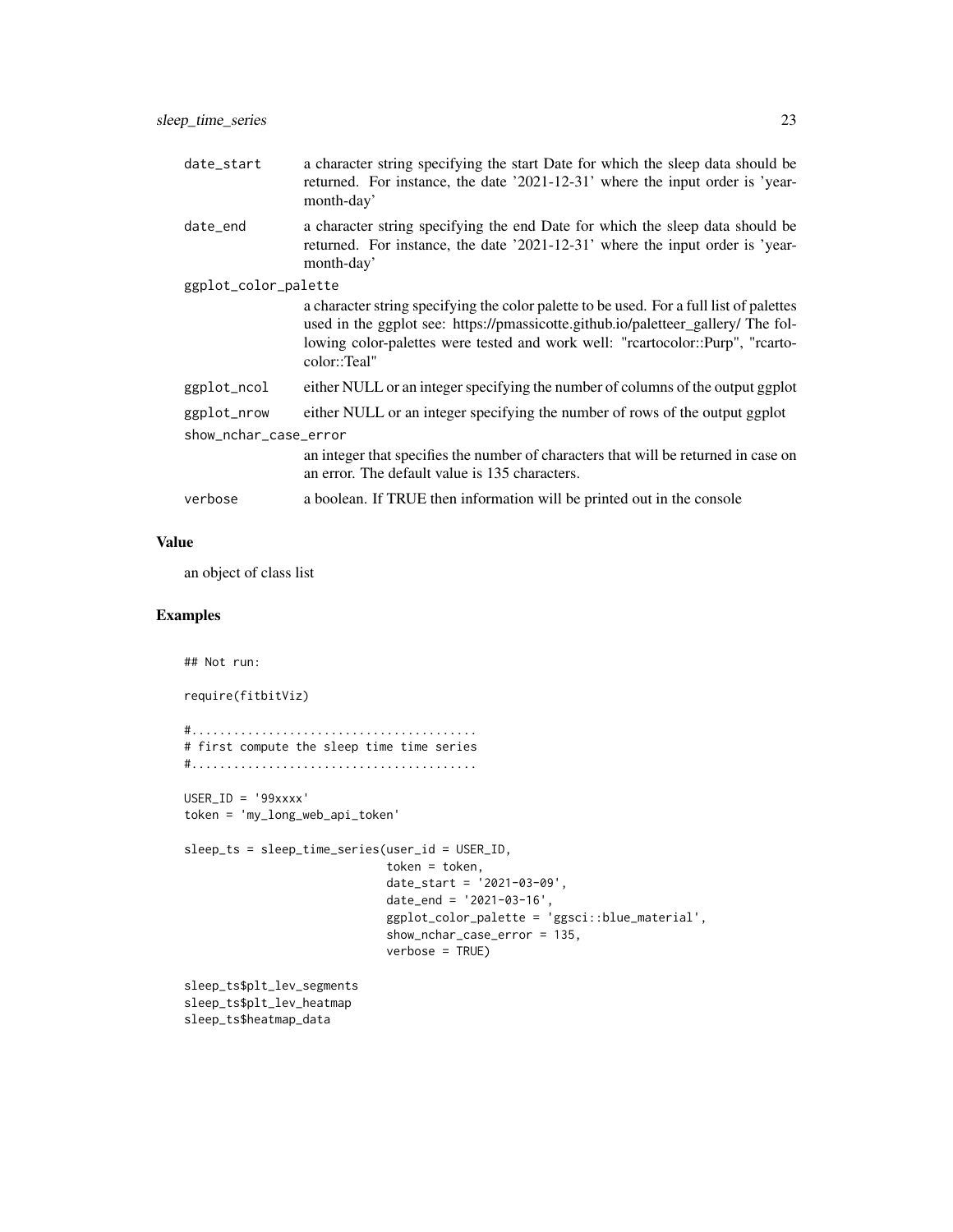```
#...........................................
# (option to) save the ggplot to a .png file
#...........................................
png_file = tempfile(fileext = '.png')
ggplot2::ggsave(filename = png_file,
               plot = sleep_ts$plt_lev_segments,
               device = 'png',
               scale = 1,width = 35,
               height = 25,
               limitsize = TRUE)
```
## End(Not run)